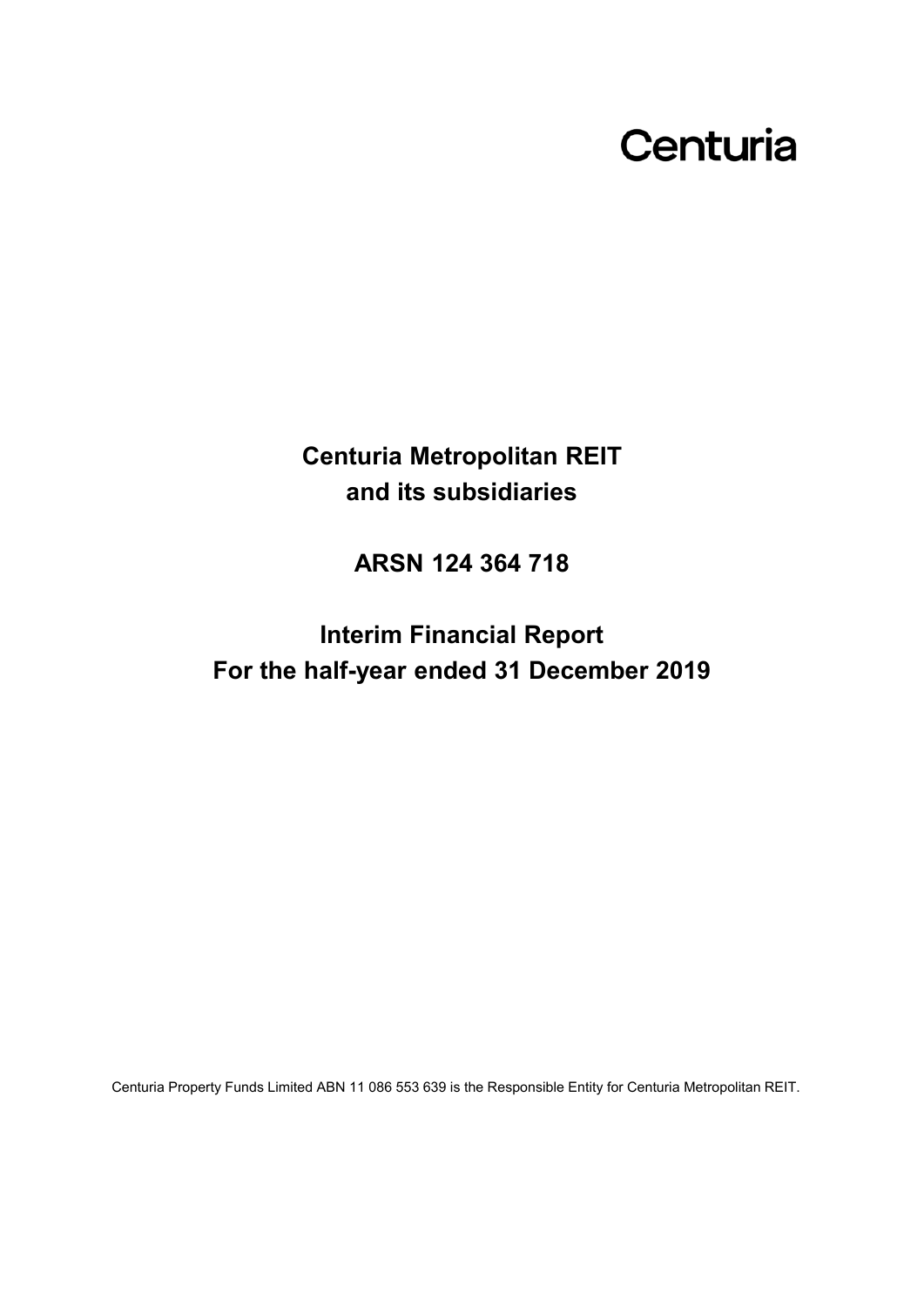# <span id="page-1-1"></span><span id="page-1-0"></span>**Centuria Metropolitan REIT Table of contents**

# **For the half year ended 31 December 2019**

|                                    | Page |
|------------------------------------|------|
| Directors' report                  |      |
| Auditor's Independence Declaration | .5   |
| Interim financial report           | 6    |
| Directors' declaration             | 22   |
| Independent auditor's review       | 23   |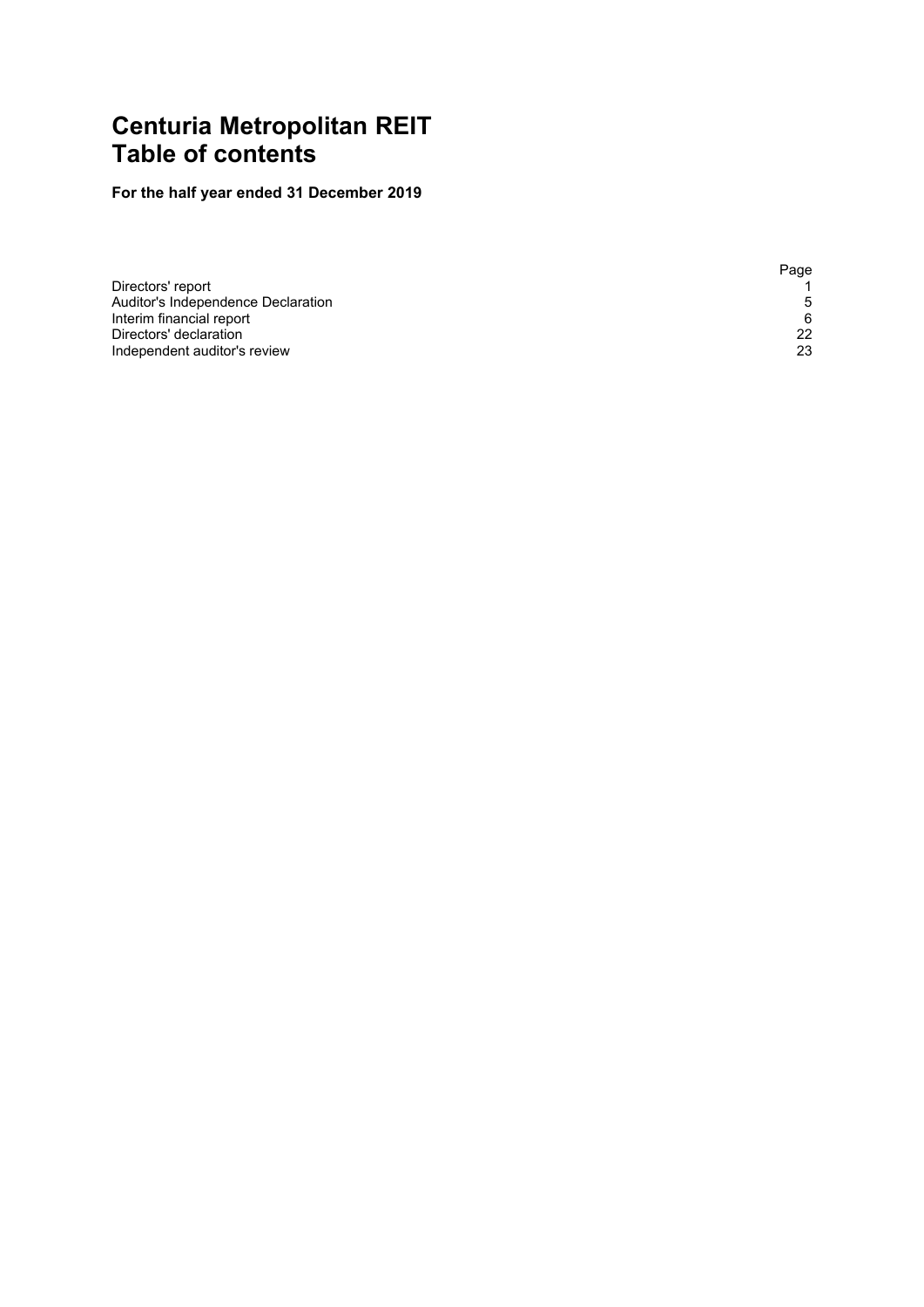# <span id="page-2-0"></span>**Directors' report**

#### **For the half year ended 31 December 2019**

The directors of Centuria Property Funds Limited, the Responsible Entity of Centuria Metropolitan REIT ('CMA') present their report, together with the consolidated interim financial report of the Trust and its subsidiaries ('the Trust') for the half year ended 31 December 2019 and the independent auditor's review report thereon.

#### **Directors of the Responsible Entity**

The directors of Centuria Property Funds Limited during or since the end of the half year are:

| <b>Name</b>        | <b>Appointed</b> | Directorship of other listed companies |
|--------------------|------------------|----------------------------------------|
| Peter Done         | 5 Dec 2007       | Centuria Capital Limited               |
| Matthew Hardy      | 4 Jul 2013       |                                        |
| Darren Collins     | 10 Mar 2015      |                                        |
| Nicholas Collishaw | 12 Oct 2017      | Centuria Capital Limited               |
|                    |                  | Redcape Hotel Group Management Ltd     |
| Roger Dobson       | 12 Oct 2017      |                                        |

The company secretary of Centuria Metropolitan REIT during or since the end of the financial year is:

| <b>Name</b>  | Appointed  |
|--------------|------------|
| Anna Kovarik | 5 Jul 2018 |

Refer to Note D2 of the interim financial report for director's units holding in the Trust.

No director holds a right or option over interests in the Trust. No options over any issued or unissued units in the Trust have been issued to any director.

There are no contracts to which any director is a party to under which a director is entitled to a benefit and/or confers a right to call for or be delivered interests in the Trust.

#### **Principal activities**

The Trust is a registered managed investment scheme domiciled in Australia.

The principal activity of the Trust was investment in commercial office property within Australia. There have been no significant changes in the nature of the Trust's activities since the date of the Trust's establishment

The Trust did not have any employees during the half year.

#### **Significant change in the state of affairs**

In the opinion of the Responsible Entity there were no significant changes in the state of affairs of the Trust that occurred during the half year.

#### **Review of operations**

#### *Results*

The results of the operations of the Trust are disclosed in the consolidated interim statement of profit or loss and other comprehensive income of this interim financial report. The Trust's profit for the half year ended 31 December 2019 was \$24,697,000 (31 December 2018: \$14,655,000 profit).

As at 31 December 2019, the Trust's Net Tangible Assets ('NTA') have increased 8 cents per unit ('cpu'), or 3.2%, to \$2.57 per unit since 30 June 2019.

#### *Investment property valuations*

The Trust's portfolio as at 31 December 2019 was valued at \$2,096.0 million (30 Jun 19: \$1,400.0 million) which included \$625.4 million of acquisitions from the first half.

The weighted average capitalisation rate for the portfolio firmed 28 basis points to 5.94% at 31 December 2019 (30 June 2019: 6.22%).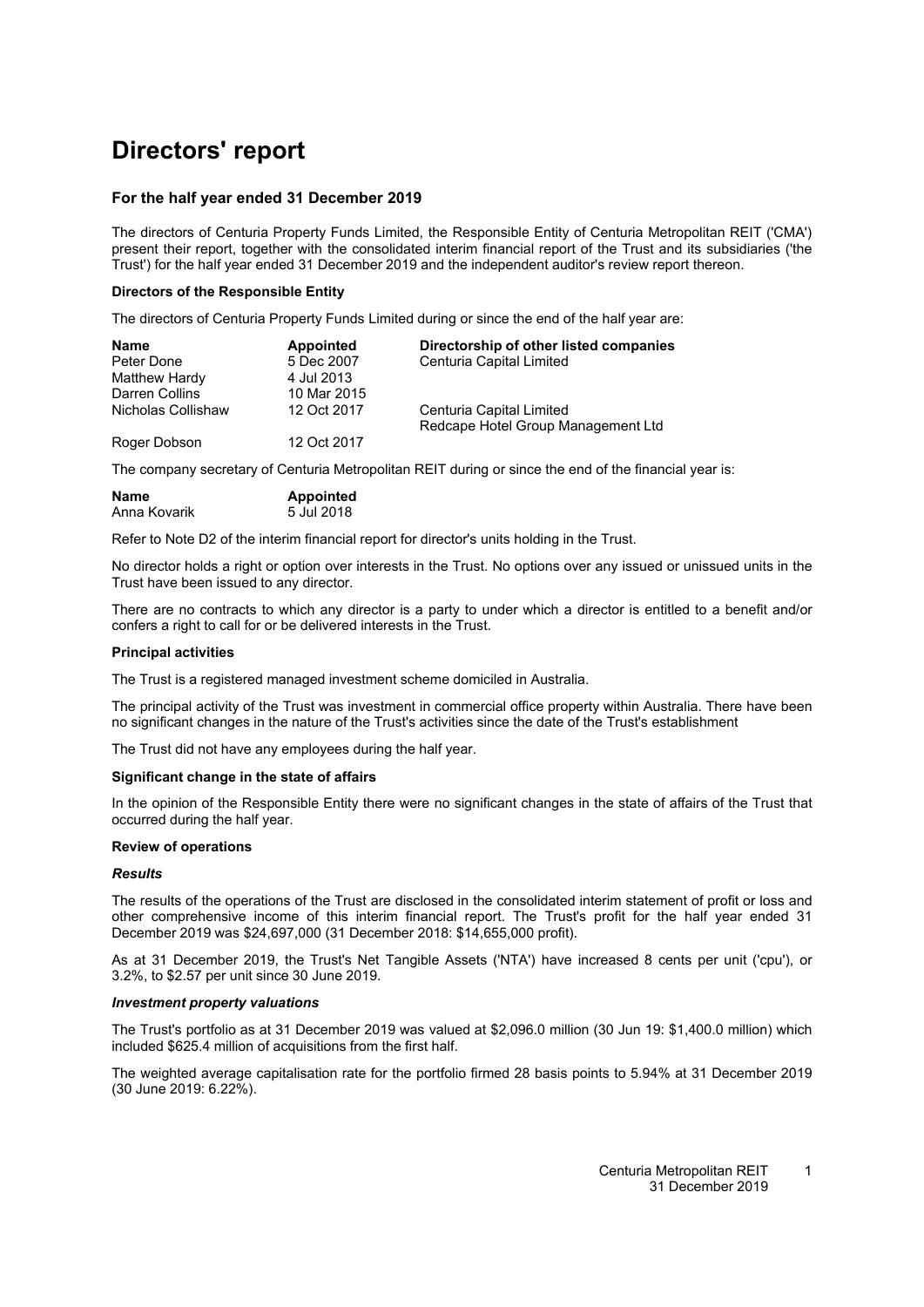#### **Review of operations (continued)**

#### *Leasing and occupancy*

The Trust secured 28,721 sqm of leases across 24 transactions for the half year ended 31 December 2019. This represented 9.5% of the portfolio's net lettable area.

At 31 December 2019 the Trust's portfolio was 99.2% occupied with a WALE of 5.1 years. As at 31 December 2019, FY20 lease expiries represent 3.7% of portfolio income.

#### *Capital management*

As at 31 December 2019, the Trust had hedged 63% (30 June 2019: 58%) of its drawn borrowings of \$733.5 million (30 June 2019: \$498.5 million) and had a weighted average expiry of 3.8 years (30 June 2019: 4.0 years). The undrawn debt capacity was \$70.0 million as at 31 December 2019 (30 June 2019: \$55.0 million).

The Trust's gearing at 31 December 2019 was 33.2%.

#### *Outlook*

The Responsible Entity's strategy and ongoing focus remains unchanged. Management continues to focus on actively managing the Trust's portfolio, with an emphasis on tenant retention to ensure income and occupancy are maximised. This is coupled with the ongoing strategy to acquire quality 'fit for purpose' office real estate assets delivering quality and sustainable income streams.

The Responsible Entity confirms Funds From Operations (FFO) guidance of 19.0 cpu for the year ending 30 June 2020. The distribution guidance for the year ending 30 June 2020 is 17.8 cpu which will be paid in equal quarterly instalments.

#### *Distributions*

Distributions paid or payable in respect of the half year were:

|                   |                | 31 December 2019 |                | <b>31 December 2018</b> |
|-------------------|----------------|------------------|----------------|-------------------------|
|                   | Cents per unit | \$'000           | Cents per unit | \$'000                  |
| September quarter | 4.45           | 15,855           | 4.525          | 11,000                  |
| December quarter  | 4.45           | 22.839           | 4.358          | 15.527                  |
| Total             | 8.90           | 38.694           | 8.883          | 26.527                  |

Key dates in connection with the December quarter distribution are:

| Event                       | <b>Date</b> |
|-----------------------------|-------------|
| <b>Ex-distribution date</b> | 30 Dec 2019 |
| Record date                 | 31 Dec 2019 |
| Distribution payment date   | 24 Jan 2020 |

The Funds From Operations (FFO) for the half year ended 31 December 2019 was \$39.0 million. This was a 47.2% increase to the prior half year.

For the half-year ended 31 December 2019, a distribution of 8.90 cpu was declared, compared to 9.64 cents of FFO per weighted average unit, which represents a payout ratio of 92%.

The Trust issued 156.9 million units in the December quarter to assist with the acquisition of new properties. These units were entitled to a distribution for the full quarter, however as the properties acquired were not owned for the entire period, the income received from these properties was less than the distribution paid for these periods. Accordingly, this has resulted in total distributions for the year being higher than the distributable earnings.

The following table provides a reconciliation from the consolidated interim statement of profit or loss and other comprehensive income to the FFO for the half year: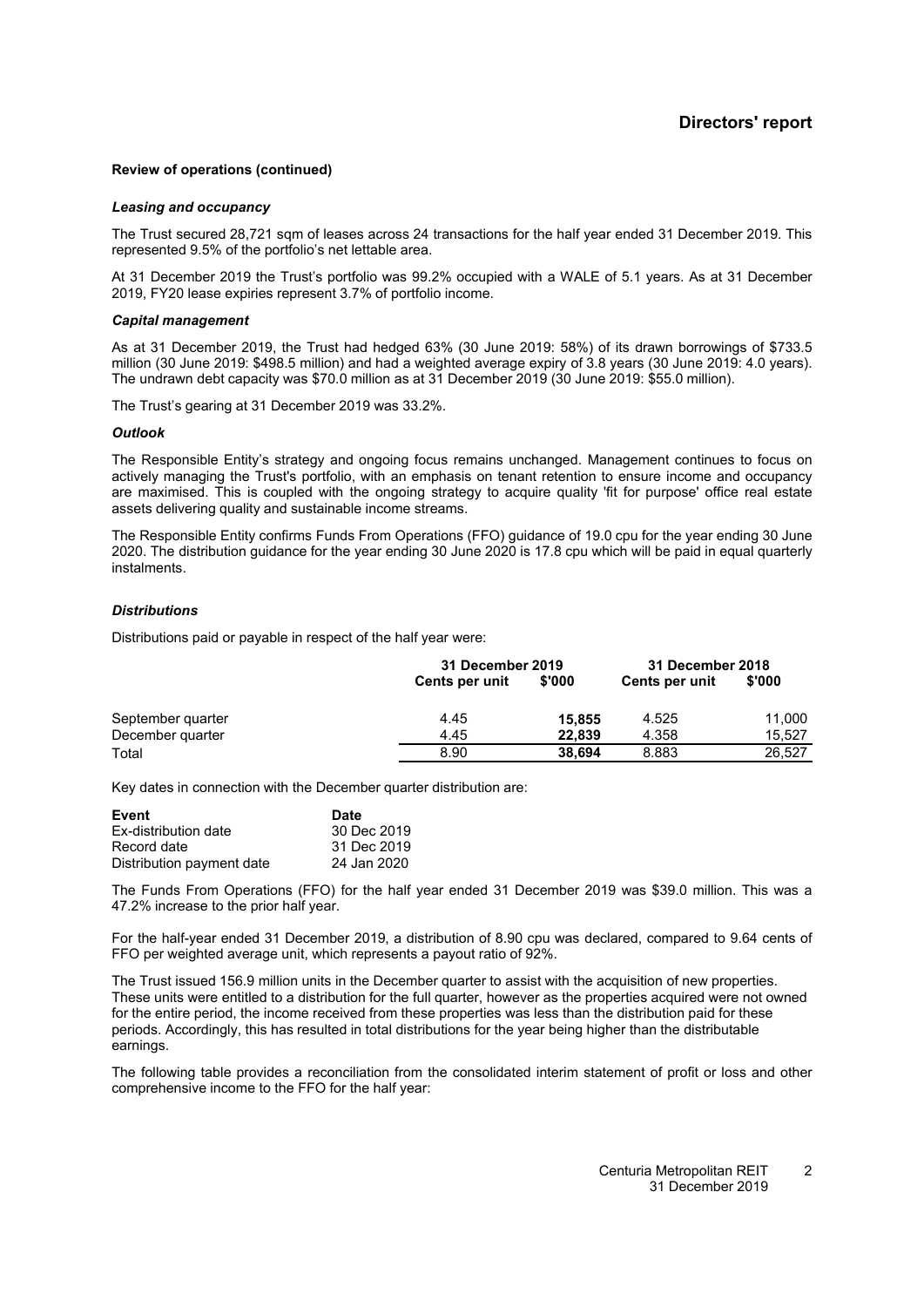#### <span id="page-4-0"></span>**Review of operations (continued)**

#### *Distributions (continued)*

|                                                              | 31 December 2019 31 December 2018<br>\$'000 | \$'000  |
|--------------------------------------------------------------|---------------------------------------------|---------|
| Net profit for the year                                      | 24,697                                      | 14,655  |
| <b>Adjustments:</b>                                          |                                             |         |
| Loss/(gain) on fair value of investment properties           | 11,695                                      | 8,406   |
| Realised/unrealised (gain)/loss on fair value of derivatives | 448                                         | 2,561   |
| Rent free and abatement                                      | 3.489                                       | 1.854   |
| Straight-lining of rental income                             | (2,406)                                     | (2,087) |
| Amortisation of incentives and leasing fees                  | 879                                         | 803     |
| Interest and depreciation expense adjustments for AASB 16    | 174                                         |         |
| <b>Transaction costs</b>                                     | 46                                          | 319     |
| <b>Funds From Operations</b>                                 | 39.022                                      | 26,511  |

#### *Distribution reinvestment plan*

The Trust did not activate the Distribution Reinvestment Plan ('DRP') during the half-year ended 31 December 2019.

#### **Related party transactions**

On 20 November 2019, the Trust acquired a 50% share in 8 Central Avenue, Eveleigh NSW from an unlisted Centuria syndicate, Centuria 8 Central Avenue Fund. The settlement occurred after approval was obtained from the unit holders of Centuria 8 Central Avenue Fund and Centuria Metropolitan REIT. The acquisition was partly funded by a conditional placement issued to Centuria Capital Group which took place in November 2019.

#### **Events subsequent to balance date**

No matters or circumstances have arisen since the end of the period which have significantly affected or may significantly affect the operations of the Trust, the results of those operations, or the state of affairs of the Trust in future financial years.

#### **Auditor's independence declaration**

The auditor's independence declaration required under Section 307C of the Corporations Act 2001 is set out on page [5](#page-4-0) and forms part of the Directors' report for half year ended 31 December 2019.

#### **Rounding of amounts**

The Trust is an entity of the kind referred to in ASIC Corporations (Rounding in Financials/Directors' Reports) Instrument 2016/191 and in accordance with that Instrument amounts in the Directors' report and the interim financial report are rounded off to the nearest thousand dollars, unless otherwise indicated.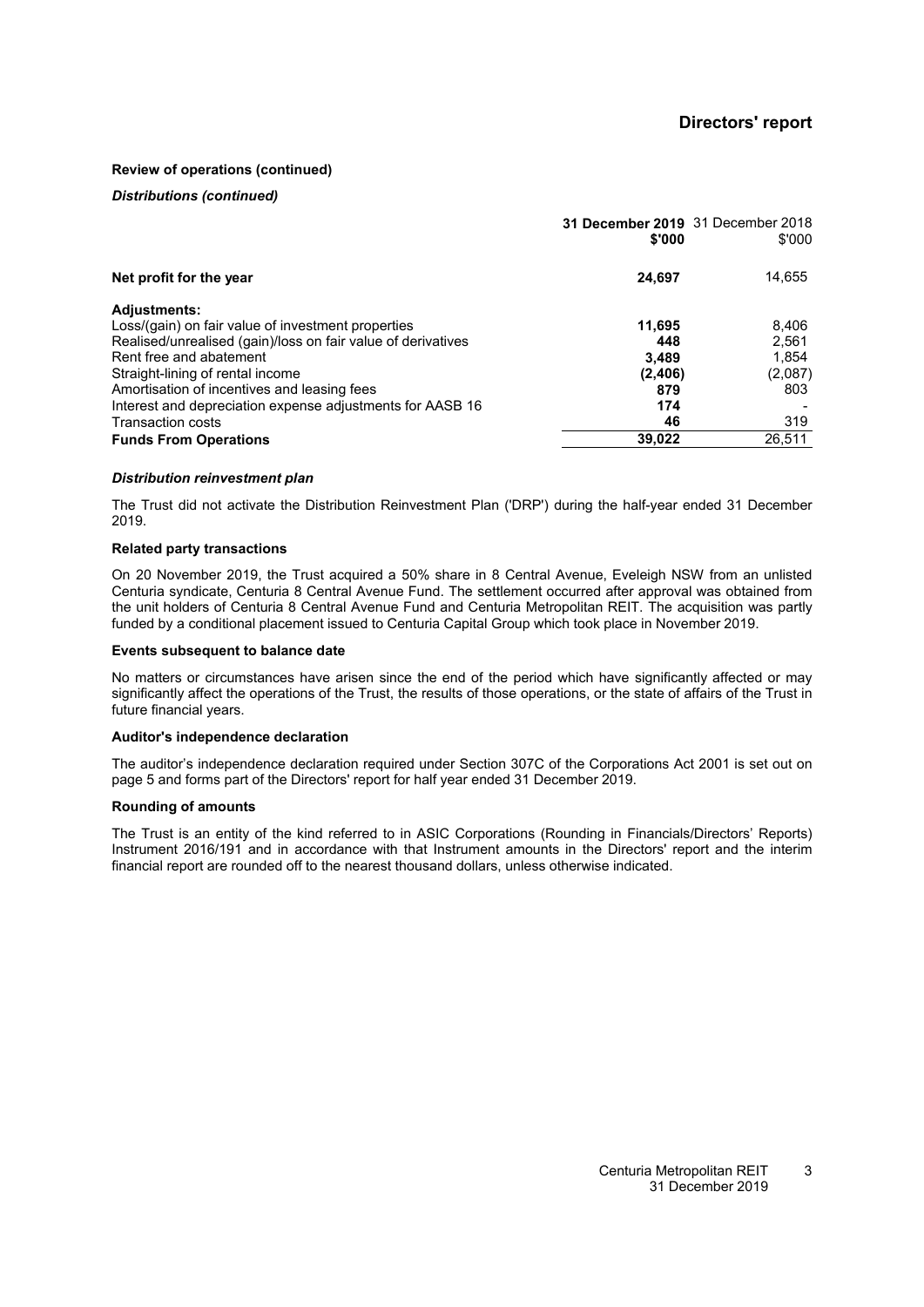### **Directors' report**

This report is made in accordance with a resolution of Directors.

Matthew Hardy Director

Darren Collins Director

Sydney 5 February 2020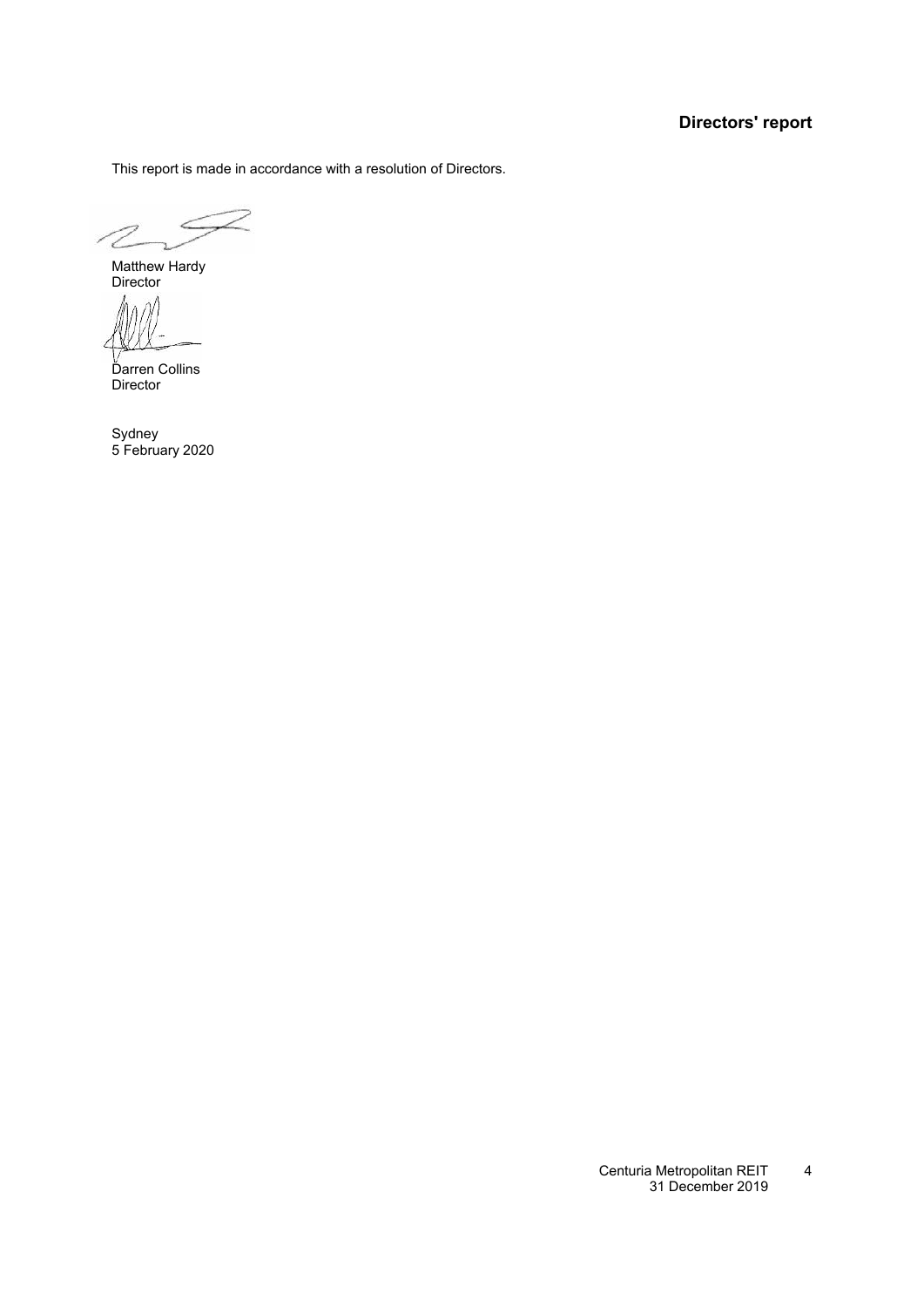

# Lead Auditor's Independence Declaration under Section 307C of the Corporations Act 2001

### To the Directors of Centuria Property Funds Limited, the Responsible Entity of Centuria Metropolitan REIT

I declare that, to the best of my knowledge and belief, in relation to the review of Centuria Metropolitan REIT for the half-year ended 31 December 2019 there have been:

- i. no contraventions of the auditor independence requirements as set out in the Corporations Act 2001 in relation to the review; and
- ii. no contraventions of any applicable code of professional conduct in relation to the review.

KPMG

KPMG Peter Zabaks Partner Sydney 5 February 2020

> KPMG, an Australian partnership and a member firm of the KPMG network of independent member firms affiliated with KPMG International Cooperative ("KPMG International"), a Swiss entity.

5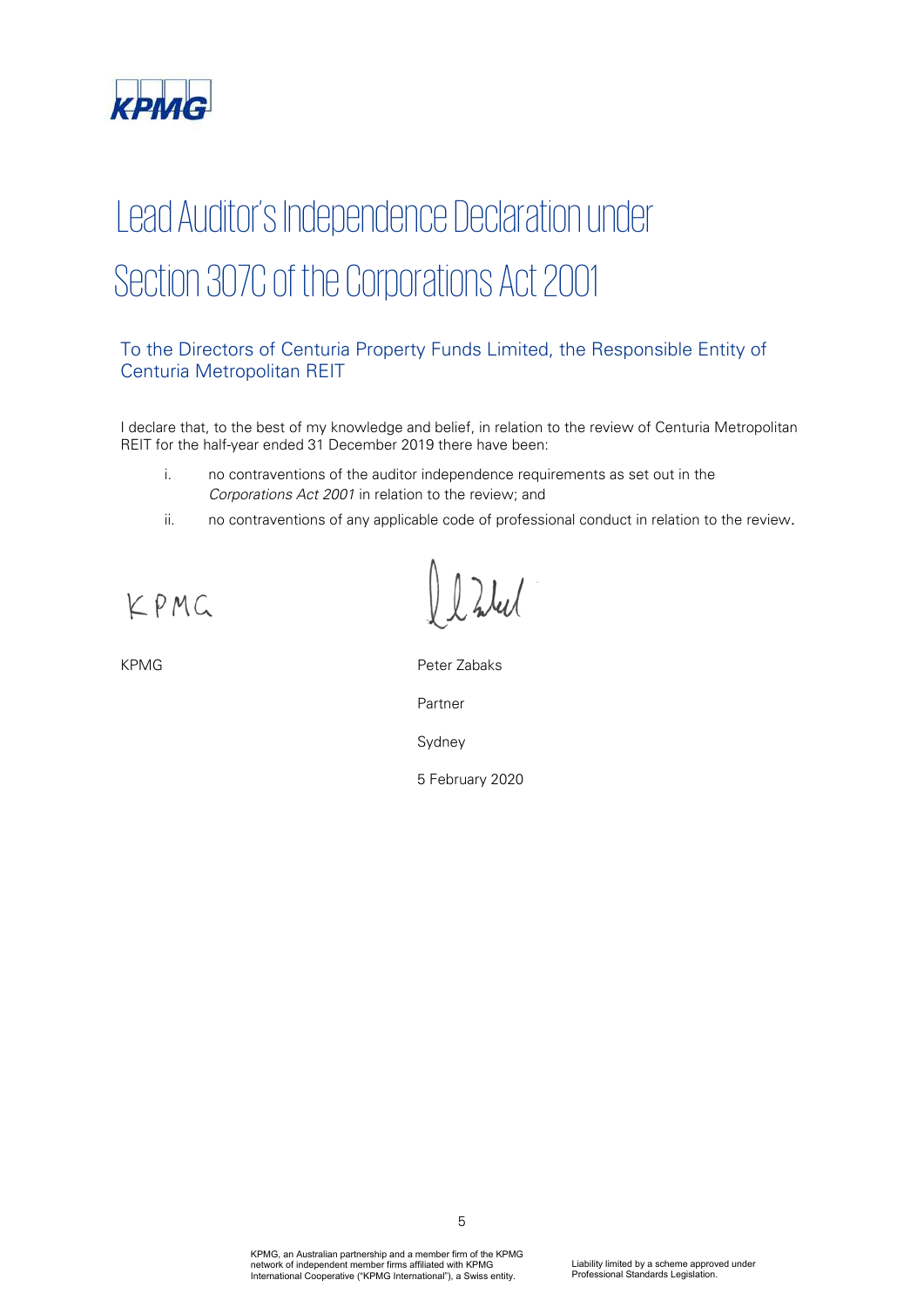# <span id="page-7-0"></span>**Centuria Metropolitan REIT Interim Financial Report**

**For the half year ended 31 December 2019**

| <b>Contents</b>                                                                 | Page |
|---------------------------------------------------------------------------------|------|
| Consolidated interim statement of profit or loss and other comprehensive income |      |
| Consolidated interim statement of financial position                            | 8    |
| Consolidated interim statement of changes in equity                             | 9    |
| Consolidated interim statement of cash flows                                    | 10   |
| Condensed notes to the interim financial report                                 | 11   |
| A About the report                                                              | 11   |
| A1 General information                                                          | 11   |
| A2 Significant accounting policies                                              | 11   |
| A3 Changes in accounting policy                                                 | 12   |
| A4 Segment reporting                                                            | 12   |
| <b>B</b> Trust performance                                                      | 13   |
| <b>B1 Distributions</b>                                                         | 13   |
| <b>B2</b> Rental income                                                         | 13   |
| <b>B3 Finance costs</b>                                                         | 13   |
| C Trust's assets and liabilities                                                | 14   |
| C1 Investment properties                                                        | 14   |
| C <sub>2</sub> Investment properties classified as held for sale                | 17   |
| C <sub>3</sub> Borrowings                                                       | 18   |
| C4 Issued capital                                                               | 18   |
| D Other notes                                                                   | 19   |
| D1 Fair value of financial instruments                                          | 19   |
| D <sub>2</sub> Related parties                                                  | 19   |
| D3 Events subsequent to reporting date                                          | 21   |
| Directors' declaration                                                          | 22   |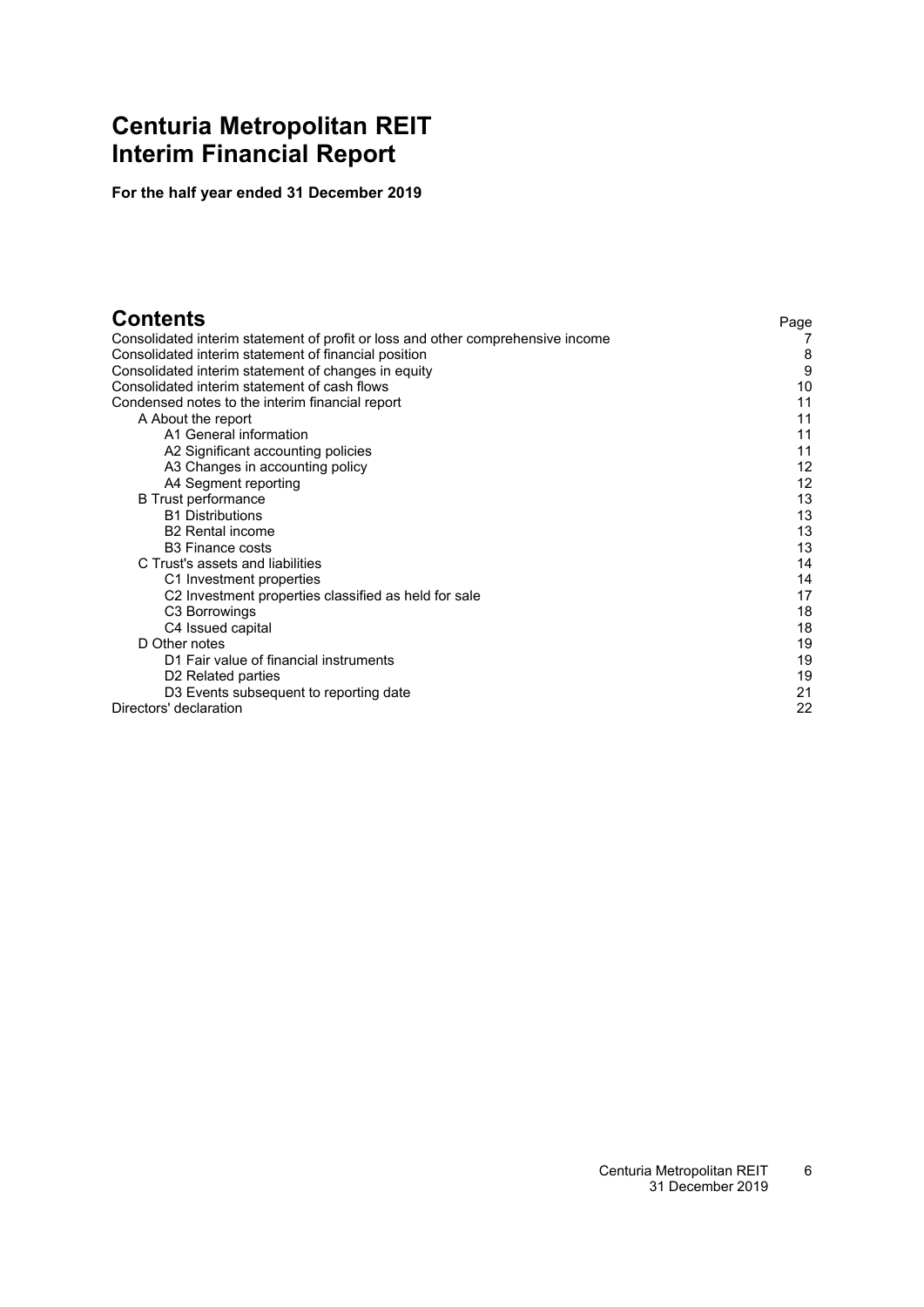# <span id="page-8-0"></span>**Consolidated interim statement of profit or loss and other comprehensive income**

#### **For the half year ended 31 December 2019**

|                                                                          | <b>Note</b>    | \$'000     | 31 December 2019 31 December 2018<br>\$'000 |
|--------------------------------------------------------------------------|----------------|------------|---------------------------------------------|
| <b>Revenue</b>                                                           |                |            |                                             |
| Rent and recoverable outgoings                                           | B <sub>2</sub> | 66,346     | 46,831                                      |
| <b>Total revenue</b>                                                     |                | 66,346     | 46,831                                      |
| <b>Other income</b>                                                      |                |            |                                             |
| Interest income                                                          |                | 86         | 253                                         |
| Other income                                                             |                |            | 13                                          |
| <b>Total other income</b>                                                |                | 86         | 266                                         |
| <b>Total revenue</b>                                                     |                | 66,432     | 47,097                                      |
| <b>Expenses</b>                                                          |                |            |                                             |
| Rates, taxes and other property outgoings                                |                | 15,516     | 11,274                                      |
| Loss on fair value of investment properties                              | C <sub>1</sub> | 11,695     | 8,406                                       |
| Finance costs                                                            | B <sub>3</sub> | 8,733      | 6,354                                       |
| Management fees                                                          | D <sub>2</sub> | 4,142      | 2,986                                       |
| Other expenses<br>Loss on fair value of derivative financial instruments |                | 953        | 542                                         |
|                                                                          |                | 448<br>202 | 2,561                                       |
| Depreciation expense<br><b>Transaction costs</b>                         |                | 46         | 319                                         |
| <b>Total expenses</b>                                                    |                | 41,735     | 32,442                                      |
| Net profit for the period                                                |                | 24,697     | 14,655                                      |
| Other comprehensive income                                               |                |            |                                             |
| Other comprehensive income for the period                                |                |            |                                             |
| Total comprehensive income for the period                                |                | 24,697     | 14,655                                      |
| Basic and diluted earnings per unit                                      |                |            |                                             |
| Units on issue (cents per unit)                                          |                | 4.81       | 5.19                                        |

The above consolidated interim statement of profit or loss and other comprehensive income should be read in *conjunction with the accompanying notes.*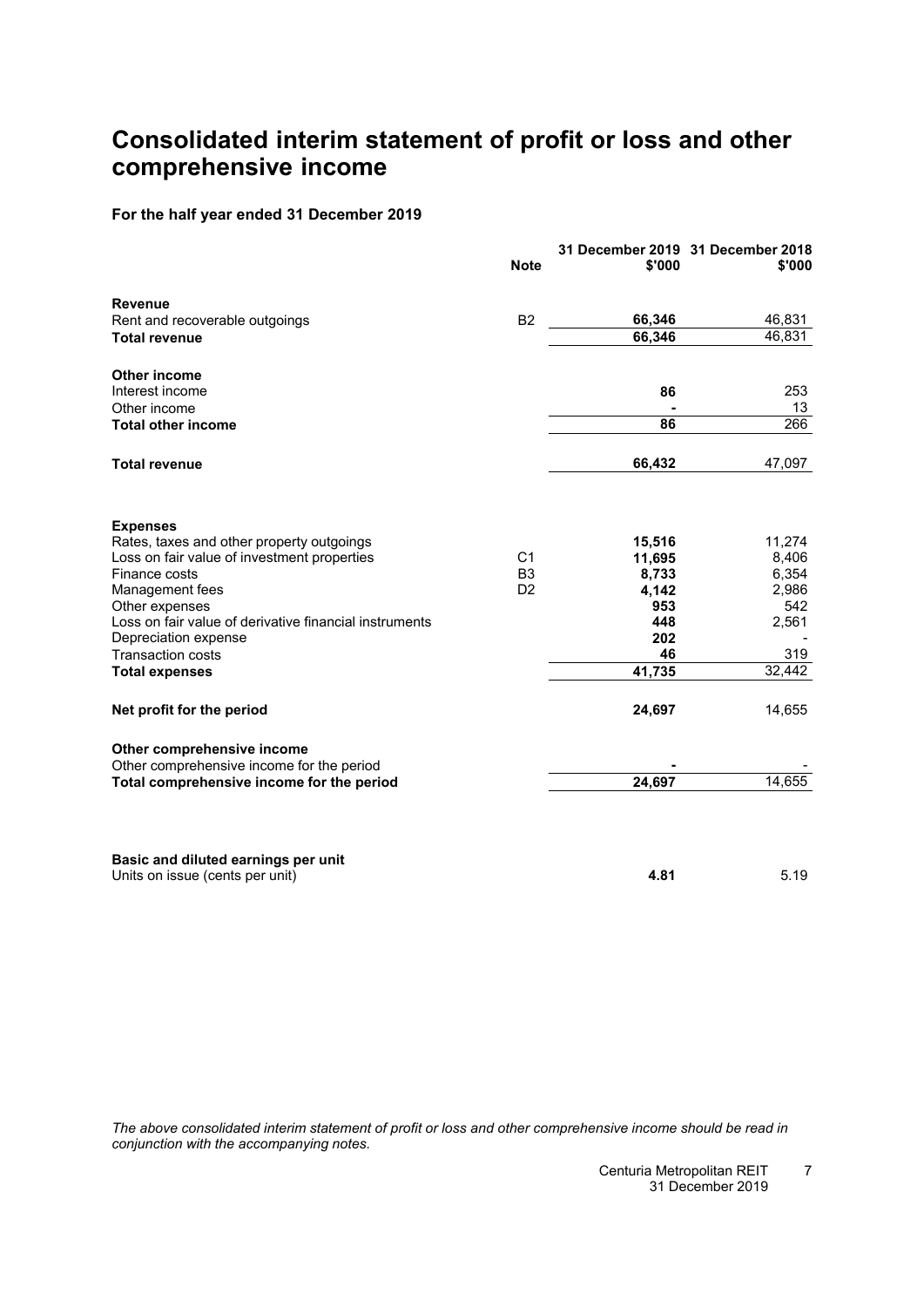# <span id="page-9-0"></span>**Consolidated interim statement of financial position**

#### **As at 31 December 2019**

|                                      | <b>Note</b>    | 31 December 2019<br>\$'000 | 30 June 2019<br>\$'000 |
|--------------------------------------|----------------|----------------------------|------------------------|
| <b>Assets</b>                        |                |                            |                        |
| <b>Current assets</b>                |                |                            |                        |
| Cash and cash equivalents            |                | 36,692                     | 17,546                 |
| Other assets                         |                | 2,633                      | 1,464                  |
| Trade and other receivables          |                | 2,641                      | 4,080                  |
| Investment properties held for sale  | C <sub>2</sub> |                            | 78,500                 |
| <b>Total current assets</b>          |                | 41.966                     | 101,590                |
| <b>Non-current assets</b>            |                |                            |                        |
| Investment properties                | C <sub>1</sub> | 2,095,977                  | 1,321,475              |
| Intangibles                          |                | 6,356                      | 6,356                  |
| <b>Total non-current assets</b>      |                | 2,102,333                  | 1,327,831              |
| <b>Total assets</b>                  |                | 2,144,299                  | 1,429,421              |
| <b>Liabilities</b>                   |                |                            |                        |
| <b>Current liabilities</b>           |                |                            |                        |
| Trade and other payables             |                | 29,201                     | 14,924                 |
| Distributions payable                |                | 22,839                     | 15,527                 |
| <b>Total current liabilities</b>     |                | 52,040                     | 30,451                 |
| <b>Non-current liabilities</b>       |                |                            |                        |
| <b>Borrowings</b>                    | C <sub>3</sub> | 731,250                    | 497,222                |
| Lease liability                      | C <sub>1</sub> | 32,751                     |                        |
| Derivative financial instruments     | D <sub>1</sub> | 1,697                      | 7,180                  |
| <b>Total non-current liabilities</b> |                | 765,698                    | 504,402                |
| <b>Total liabilities</b>             |                | 817,738                    | 534,853                |
| <b>Net assets</b>                    |                | 1,326,561                  | 894,568                |
| <b>Equity</b>                        |                |                            |                        |
| <b>Issued capital</b>                | C <sub>4</sub> | 1,279,310                  | 833,320                |
| Retained earnings                    |                | 47,251                     | 61,248                 |
| <b>Total equity</b>                  |                | 1,326,561                  | 894,568                |

*The above consolidated interim statement of financial position should be read in conjunction with the accompanying notes.*

> Centuria Metropolitan REIT 31 December 2019 8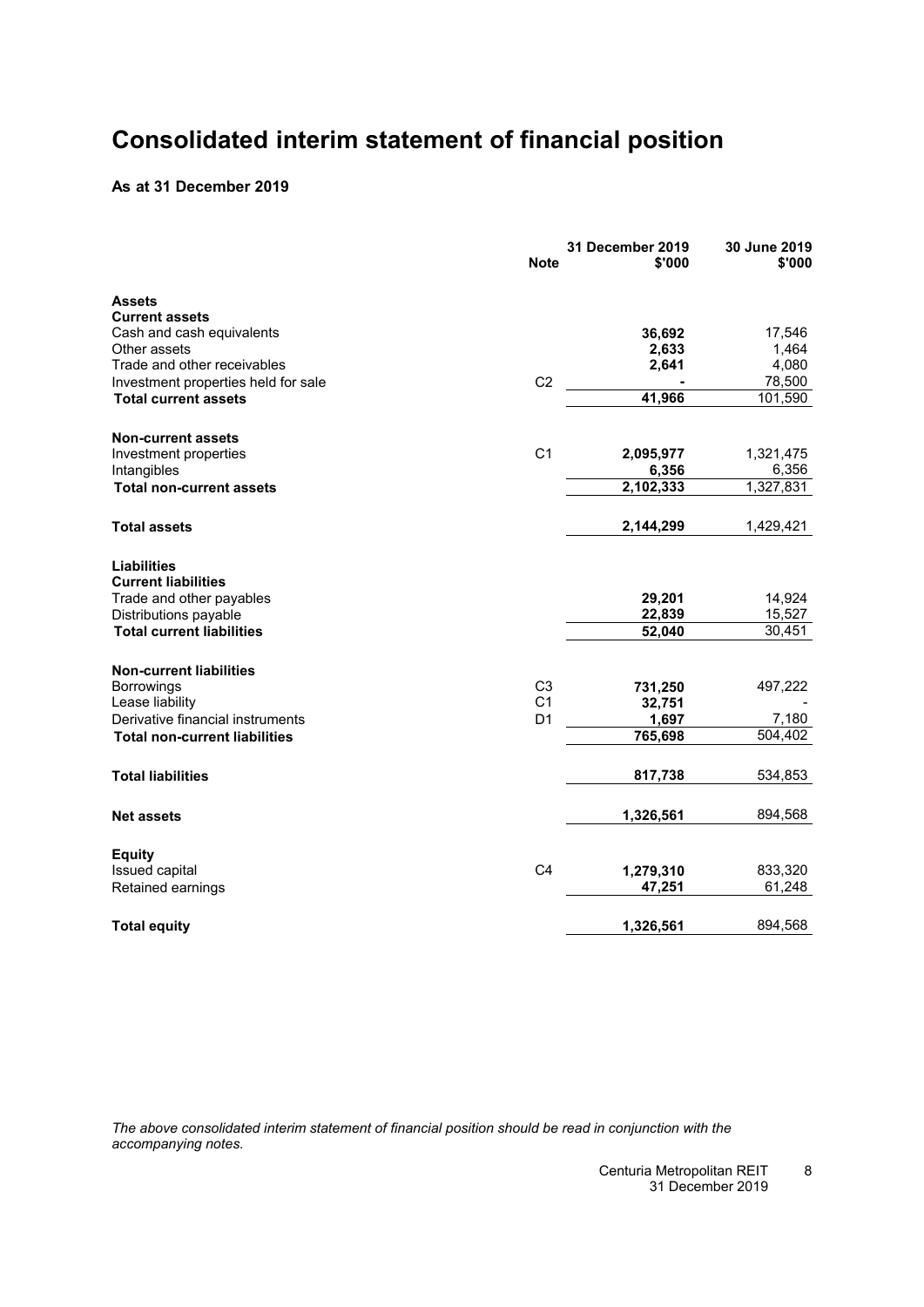# <span id="page-10-0"></span>**Consolidated interim statement of changes in equity**

### **For the half year ended 31 December 2019**

|                                                                         | <b>Note</b>    | <b>Issued capital</b><br>\$'000 | <b>Retained</b><br>earnings<br>\$'000 | Total<br>equity<br>\$'000 |
|-------------------------------------------------------------------------|----------------|---------------------------------|---------------------------------------|---------------------------|
| Balance at 1 July 2018                                                  |                | 545,228                         | 65,244                                | 610,472                   |
| Net profit for the period                                               |                |                                 | 14,655                                | 14,655                    |
| Other comprehensive income<br>Total comprehensive income for the period |                |                                 | 14,655                                | 14,655                    |
| Units issued                                                            |                | 275,845                         |                                       | 275,845                   |
| Equity raising costs                                                    |                | (7, 753)                        |                                       | (7, 753)                  |
| Contribution from manager                                               |                | 20,000                          | (26, 527)                             | 20,000                    |
| Distributions provided for or paid<br>Balance at 31 December 2018       | <b>B1</b>      | 833,320                         | 53,372                                | (26, 527)<br>886,692      |
|                                                                         |                |                                 |                                       |                           |
| Balance at 1 July 2019                                                  |                | 833,320                         | 61,248                                | 894,568                   |
| Net profit for the period                                               |                |                                 | 24,697                                | 24,697                    |
| Total comprehensive income for the period                               |                |                                 | 24,697                                | 24,697                    |
| Units issued                                                            | C <sub>4</sub> | 457.503                         |                                       | 457,503                   |
| Equity raising costs                                                    | C <sub>4</sub> | (11, 513)                       |                                       | (11, 513)                 |
| Distributions provided for or paid                                      | <b>B1</b>      |                                 | (38, 694)                             | (38,694)                  |
| <b>Balance at 31 December 2019</b>                                      |                | 1,279,310                       | 47,251                                | 1,326,561                 |

*The above consolidated interim statement of changes in equity should be read in conjunction with the accompanying notes.*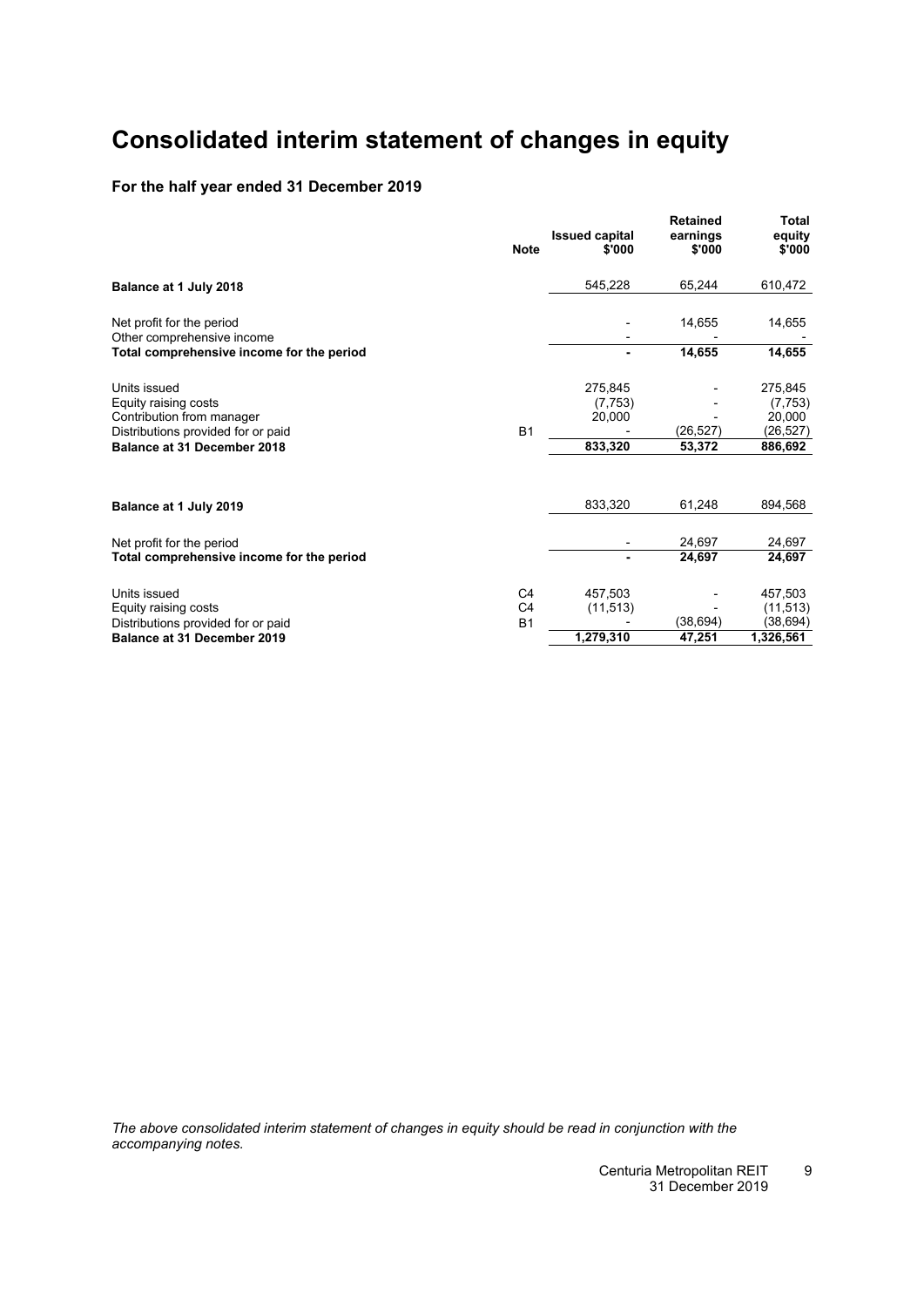# <span id="page-11-0"></span>**Consolidated interim statement of cash flows**

### **For the half year ended 31 December 2019**

| <b>Note</b>                                                | \$'000    | 31 December 2019 31 December 2018<br>\$'000 |
|------------------------------------------------------------|-----------|---------------------------------------------|
| Cash flows from operating activities                       |           |                                             |
| Receipts from customers                                    | 74.860    | 48,342                                      |
| Payments to suppliers                                      | (21, 015) | (19,048)                                    |
| Interest received                                          | 86        | 253                                         |
| Interest paid                                              | (7, 432)  | (5,021)                                     |
| Net cash generated by operating activities                 | 46,499    | 24,526                                      |
| Cash flows from investing activities                       |           |                                             |
| Proceeds from sale of investment properties                |           | 69,019                                      |
| Payments for investment properties                         | (669,886) | (606, 010)                                  |
| Net cash used in investing activities                      | (669,886) | (536, 991)                                  |
| Cash flows from financing activities                       |           |                                             |
| Distribution paid                                          | (31, 382) | (21, 986)                                   |
| Proceeds from borrowings                                   | 235,000   | 275,751                                     |
| Repayment of borrowings                                    |           | (28,000)                                    |
| Payments for borrowing costs                               | (1, 145)  | (1, 178)                                    |
| Payments for derivative financial instruments              | (5,930)   |                                             |
| Proceeds from issue of units                               | 457,503   | 275,845                                     |
| Equity issue costs                                         | (11, 513) | (7, 753)                                    |
| Contribution from manager                                  |           | 20,000                                      |
| Net cash generated by financing activities                 | 642,533   | 512,679                                     |
| Net increase in cash and cash equivalents                  | 19,146    | 214                                         |
| Cash and cash equivalents at beginning of financial period | 17,546    | 18,978                                      |
| Cash and cash equivalents at end of period                 | 36,692    | 19,192                                      |

*The above consolidated interim statement of cash flows should be read in conjunction with the accompanying notes.*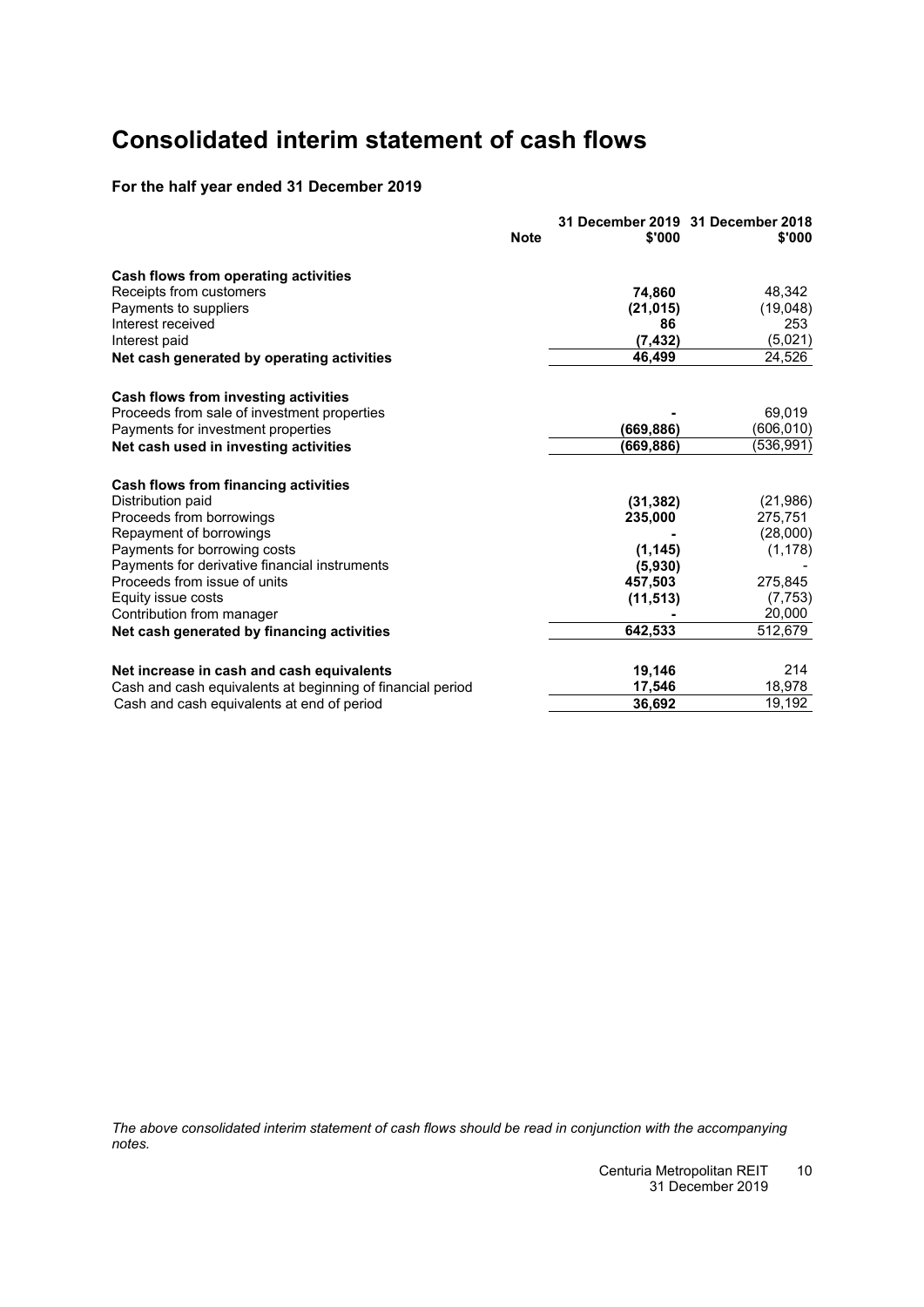# <span id="page-12-4"></span><span id="page-12-0"></span>**Condensed notes to the interim financial report**

#### <span id="page-12-1"></span>**For the half year ended 31 December 2019**

### <span id="page-12-2"></span>**A About the report**

#### **[A1](#page-12-2) General information**

Centuria Metropolitan REIT is a registered managed investment scheme under the Corporations Act 2001 and is domiciled in Australia. The principal activity of the Trust is disclosed in the Directors' report.

#### **Statement of compliance**

The interim financial report is a general purpose financial report which have been prepared in accordance with AASB 134: Interim Financial Reporting and the Corporations Act 2001.

The interim financial report does not include all of the notes and information required for the annual financial report and should be read in conjunction with the annual financial report for the year ended 30 June 2019.

For the purposes of preparing the interim financial report, the Trust is a for profit entity.

The interim financial report was authorised for issue in accordance with a resolution of the board of directors of Centuria Property Funds Limited, the Responsible Entity, on 5 February 2020.

#### **Basis of preparation**

The interim financial report have been prepared on the basis of historical cost, except for investment property and financial instruments that are measured at fair value. Historical cost is based on the fair value of the consideration given in exchange of assets.

#### *Going concern*

The interim financial report has been prepared on a going concern basis, which assumes continuity of normal business activities and the realisation of assets and the settlement of liabilities in the ordinary course of business.

#### **Net current liability position**

The directors of the Responsible Entity note that the Trust is in a net current liability position of of \$10.1 million as at 31 December 2019. Given the Trust has the ability to drawdown funds from its available facility to fund working capital requirements and also the future cash generating potential of the Trust, the directors expect the Trust will be able to pay its debts as and when they fall due.

After taking into account all available information, the directors have concluded that there are reasonable grounds to believe the basis of preparation of the financial report on a going concern basis is appropriate.

The principal accounting policies adopted in the preparation of the interim financial report are consistent with those of the previous financial year and corresponding interim reporting period.

#### **Rounding of amounts**

The Trust is an entity of the kind referred to in ASIC Corporations (Rounding in Financials/Directors' Reports) Instrument 2016/191 and in accordance with that Instrument amounts in the Directors' report and the interim financial report are rounded off to the nearest thousand dollars, unless otherwise indicated.

#### **Functional and presentation currency**

The interim financial report is presented in Australian dollars, which is the Trust's functional currency.

#### **Additional information**

The registered office and principal place of business of the Trust and the Responsible Entity are as follows:

<span id="page-12-3"></span>**Registered office: Principal place of business:** Level 41, Chifley Tower, 2 Chifley Square Level 41, Chifley To<br>Sydney NSW 2000 Sydney NSW 2000 Sydney NSW 2000

#### **[A2](#page-12-3) Significant accounting policies**

The principal accounting policies adopted in the preparation of the interim financial report are consistent with those of the previous financial year and interim period with the exception of the adoption of AASB 16 *Leases*.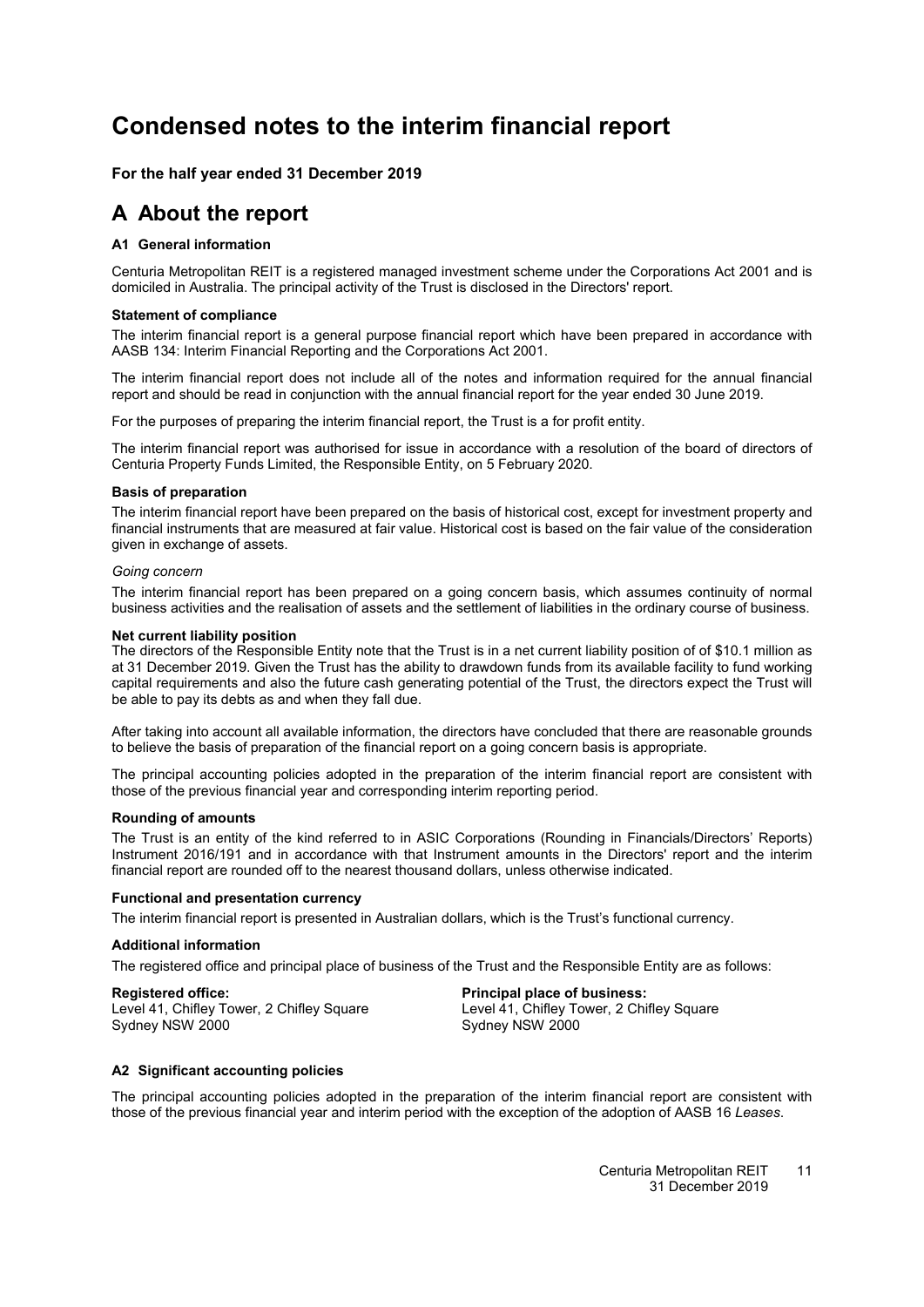# **About the report**

#### <span id="page-13-2"></span>**[A2](#page-12-3) Significant accounting policies (continued)**

#### **New and amended accounting standards and interpretations commencing 1 July 2019**

<span id="page-13-0"></span>The Trust has adopted AASB 16 *Leases* from 1 July 2019. The nature and key effects of the changes to the Trust's accounting policies resulting from the adoption of the new standards are summarised below.

#### **[A3](#page-13-0) Changes in accounting policy**

The nature and key effects of the changes to the Trust's accounting policies resulting from the adoption of the accounting policies are summarised below.

#### **AASB 16 Leases**

AASB 16 was issued in February 2016 and has been adopted under the modified retrospective approach by the Trust from 1 July 2019, and as permitted under the specific transitional provisions in the standard, the Trust has not restated comparatives for the 2019 reporting period. Under the new standard, leases are recognised on the balance sheet with no distinction between operating and finance leases. It also requires that a right of use asset and financial liability for future rental payments to be recognised.

On adoption of AASB 16 on 1 July 2019, a lease liability reflecting the leasehold arrangement needs to be separately disclosed in the consolidated interim statement of financial position and the carrying value of the investment property will be grossed up to equal the fair value of the investment property. The lease liability is calculated as the net present value of future lease payments discounted at the incremental borrowing rate. A right of use asset is initially recognised as the present value of the minimum lease payments at inception of the lease. At 1 July 2019, a right of use asset of \$32,779,015 within investment property and lease liability of \$32,779,015 was recognised in the consolidated interim statement of financial position for the ground lease at 46 Colin Street, Perth WA.

Subsequent measurement of the lease liability will include adjustments for interest, lease payments and if applicable, remeasurement of the carrying value to reflect any lease modifications.Interest on the liability and other any variable lease payments not included in the measurement of the liability are recognised in the consolidated interim statement of profit or loss and other comprehensive income in the period in which they relate.

The right of use asset will be subsequently measured at cost less depreciation, impairment and adjustment for remeasurement in the lease liability. Depreciation will be calculated on a straight-line basis from the commencement date to the end of the lease term. The Trust will test the right of use asset for impairment if there are indicators that the asset may be impaired. The carrying amount is written down immediately to its recoverable amount if the carrying value is greater than the estimated recoverable amount.

#### <span id="page-13-1"></span>**[A4](#page-13-1) Segment reporting**

The Trust operates in one segment, being investments in Australian office property. The Trust has determined its one operating segment based on the internal information that is provided to the chief operating decision maker and which is used in making strategic decisions. The Responsible Entity has been identified as the Trust's chief operating decision maker.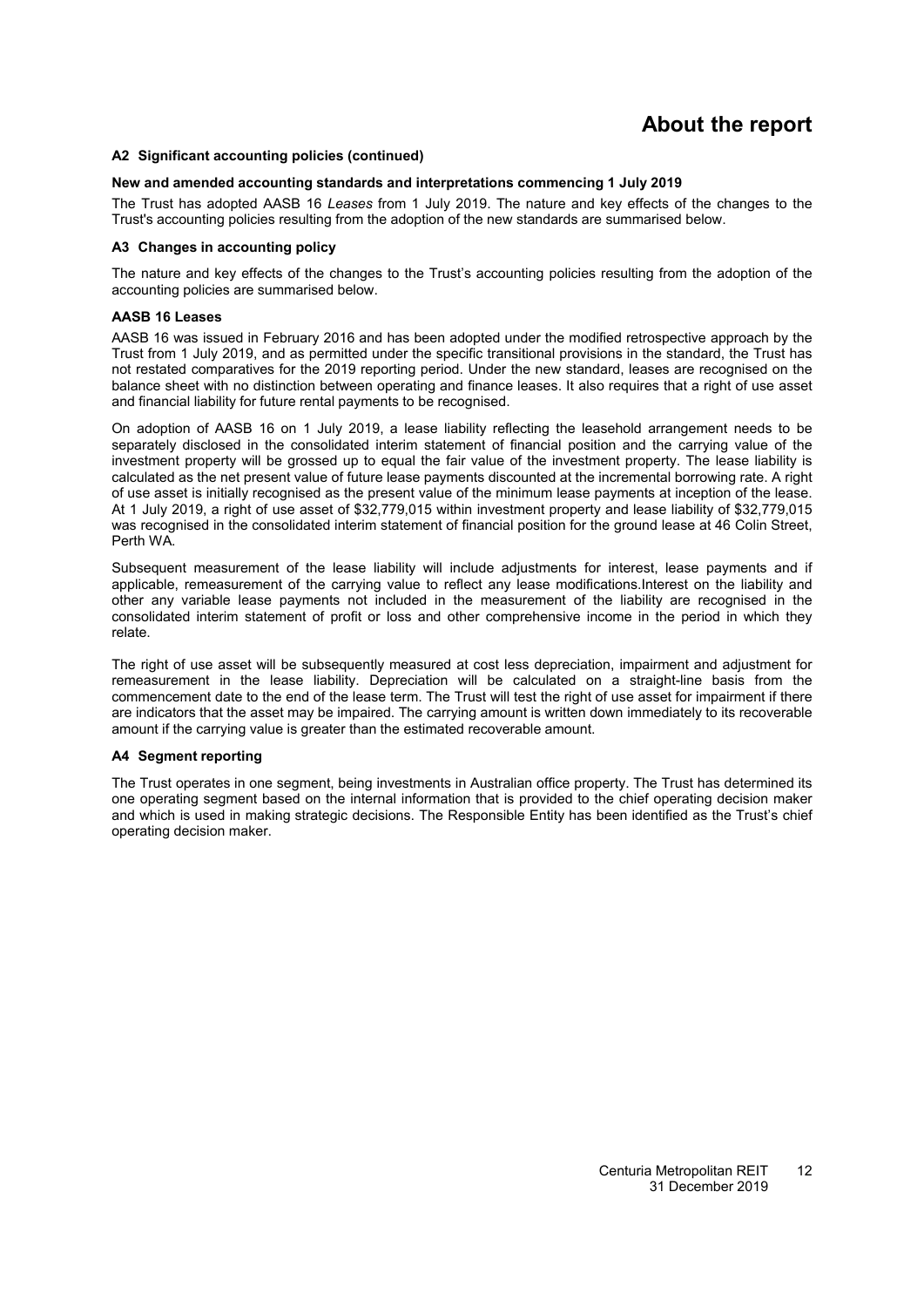# <span id="page-14-1"></span><span id="page-14-0"></span>**B Trust performance**

### **[B1](#page-14-1) Distributions**

|                   | 31 December 2019 |        | 31 December 2018 |        |
|-------------------|------------------|--------|------------------|--------|
|                   | Cents per unit   | \$'000 | Cents per unit   | \$'000 |
| September quarter | 4.45             | 15,855 | 4.525            | 11,000 |
| December quarter  | 4.45             | 22.839 | 4.358            | 15.527 |
| Total             | 8.90             | 38.694 | 8.883            | 26,527 |

Key dates in connection with the December quarter distribution are:

| Event                     | Date        |
|---------------------------|-------------|
| Ex-distribution date      | 30 Dec 2019 |
| Record date               | 31 Dec 2019 |
| Distribution payment date | 24 Jan 2020 |

#### <span id="page-14-2"></span>**[B2](#page-14-2) Rental income**

|                                  | \$'000 | 31 December 2019 31 December 2018<br>\$'000 |
|----------------------------------|--------|---------------------------------------------|
| Rental income                    | 52.381 | 37.178                                      |
| Recoverable outgoings            | 11.559 | 7,566                                       |
| Straight-lining of lease revenue | 2.406  | 2,087                                       |
|                                  | 66.346 | 46.831                                      |

#### <span id="page-14-3"></span>**[B3](#page-14-3) Finance costs**

Finance costs include interest expense and amortised borrowing costs. Interest expense is recognised in profit or loss as it accrues. Finance costs are recognised using the effective interest rate applicable to the financial liability.

|                                  | 31 December 2019 31 December 2018<br>\$'000 | \$'000 |
|----------------------------------|---------------------------------------------|--------|
| Interest expense                 | 8.548                                       | 6.012  |
| Borrowing costs                  | 174                                         | 342    |
| Derivative instrument break cost | 11                                          |        |
|                                  | 8.733                                       | 6.354  |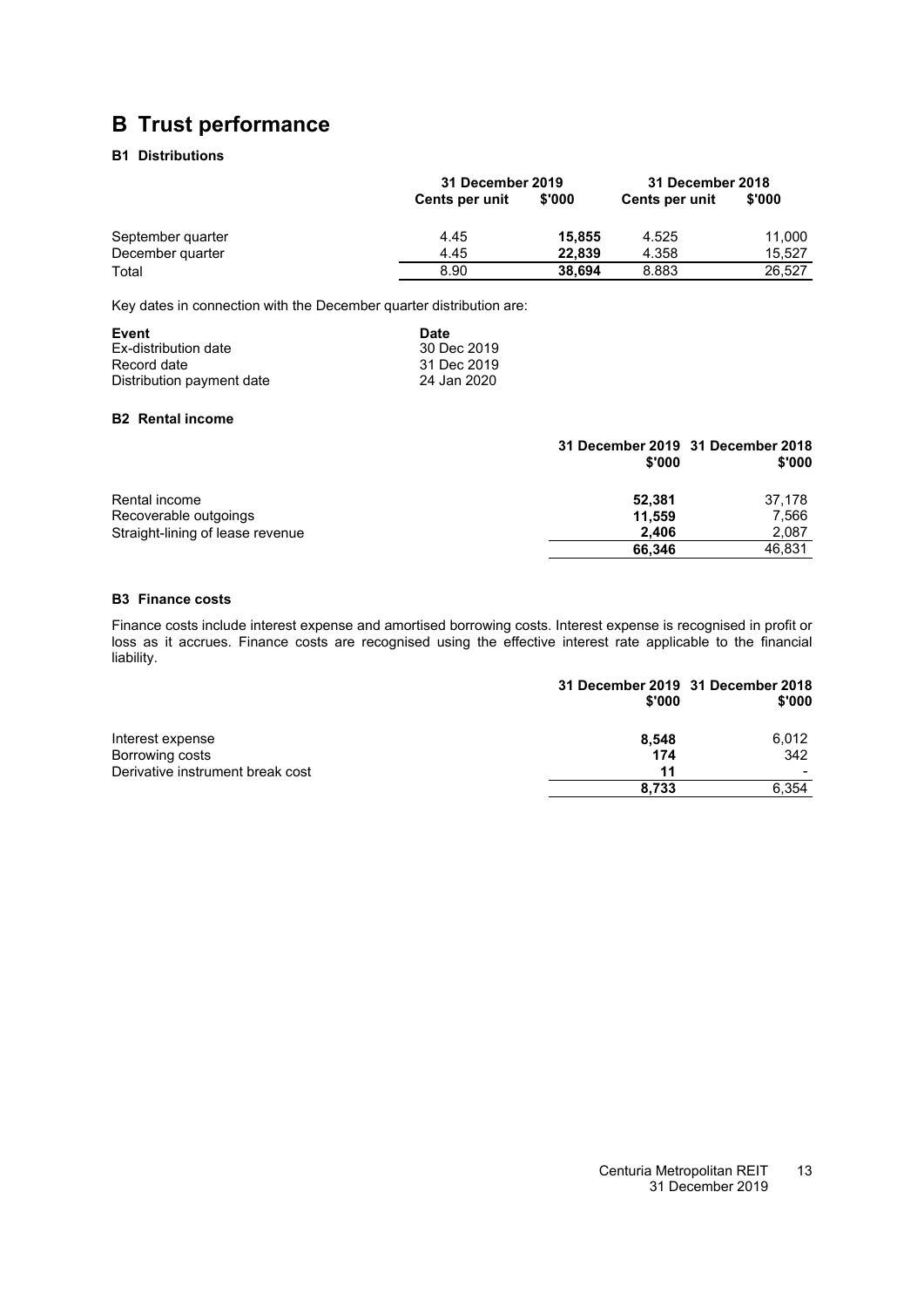#### **[C1](#page-12-0) Investment properties**

|                                                                                                                                                                       | 31 December 2019<br>\$'000    | 30 June 2019<br>\$'000       |
|-----------------------------------------------------------------------------------------------------------------------------------------------------------------------|-------------------------------|------------------------------|
| Opening balance                                                                                                                                                       | 1,321,475                     | 836,300                      |
| Acquisitions of investment properties<br>Stamp duty and associated costs                                                                                              | 625,353<br>33,220             | 562,492<br>32,652            |
| Capital improvements and associated costs                                                                                                                             | 5,756<br>664,329              | 10,941<br>606,085            |
| (Loss)/Gain on fair value<br>Change in deferred rent and lease incentives<br>Disposed deferred rent and lease incentives<br>Initial recognition of right of use asset | (11, 695)<br>10,300<br>32,779 | 7,143<br>4,108<br>619        |
| Less depreciation on right of use asset<br>Change in capitalised leasing fees<br>Disposals at fair value                                                              | (202)<br>491<br>31,673        | 495<br>(54,775)<br>(42, 410) |
| Transfers (to)/from held for sale<br><b>Closing balance</b>                                                                                                           | 78,500<br>2,095,977           | (78,500)<br>1,321,475        |

The carrying amount of investment properties includes components related to deferred rent, capitalised lease incentives and leasing fees amounting to \$32,933,000 (30 Jun 19: \$22,004,000) and a right of use asset of \$32,577,000. Refer to Note [A3](#page-13-0) for further details on the application of the new leasing standard, AASB 16.

Stamp duty and other associated costs incurred for property acquisitions are recognised and included in the initial measurement of the asset. However, these costs are written off on application of the fair value method through profit or loss. The Trust had written off \$33.2 million of such costs in relation to the three properties acquired during the half-year ended 31 December 2019.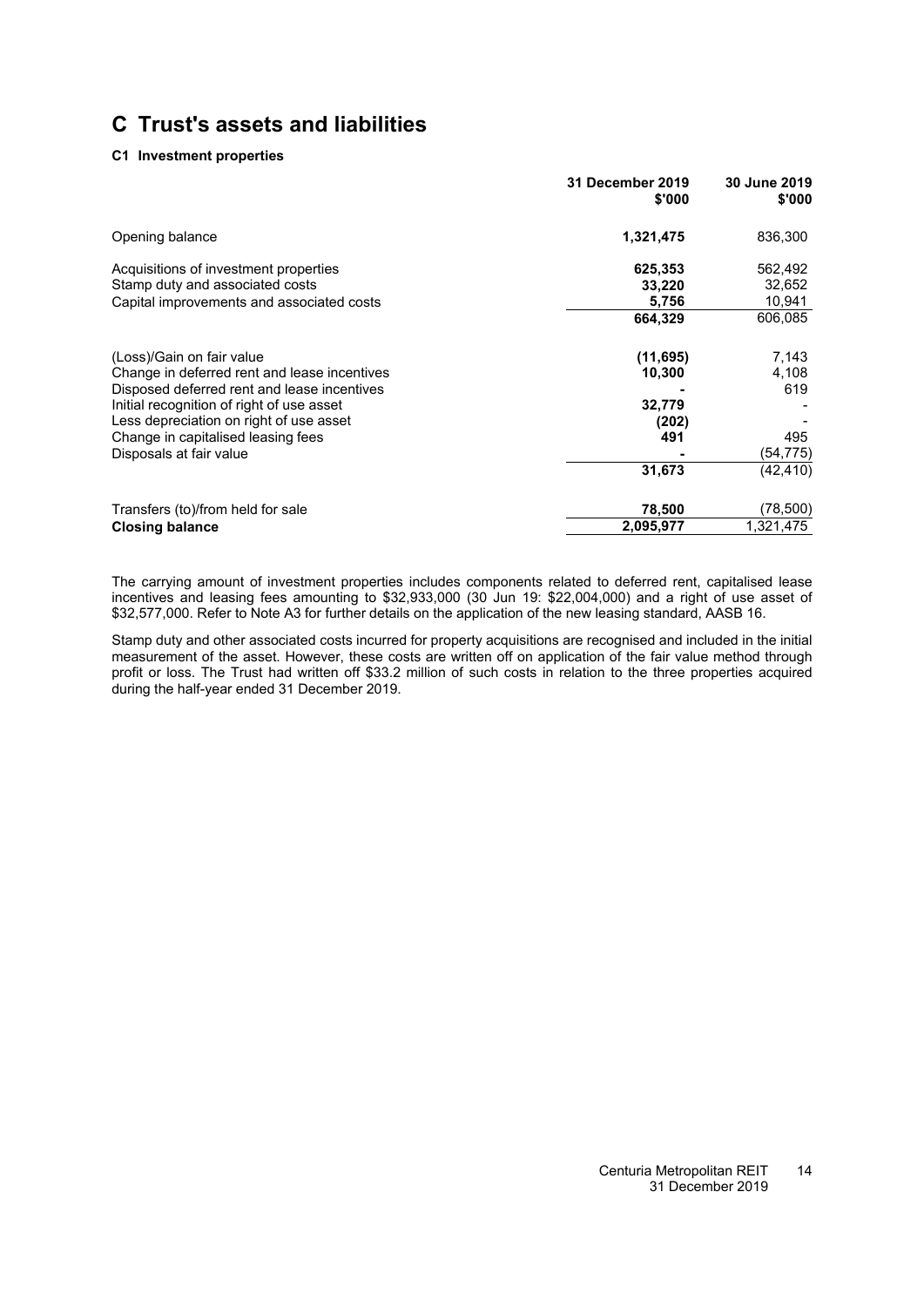#### **[C1](#page-12-4) Investment properties (continued)**

|                                          | <b>Fair value</b>   |                     | <b>Capitalisation rate</b> |                | <b>Discount rate</b> |                |                     |                                       |
|------------------------------------------|---------------------|---------------------|----------------------------|----------------|----------------------|----------------|---------------------|---------------------------------------|
| <b>Property</b>                          | 31 Dec 19<br>\$'000 | 30 Jun 19<br>\$'000 | 31 Dec 19<br>%             | 30 Jun 19<br>% | 31 Dec 19<br>%       | 30 Jun 19<br>% | 31 Dec 19<br>Valuer | Last<br>independent<br>valuation date |
| <b>NSW</b>                               |                     |                     |                            |                |                      |                |                     |                                       |
| 8 Central Ave, Eveleigh NSW              | 191,000             |                     | 5.38%                      | $-$ %          | 6.75%                | $-$ %          | C&W                 | Dec 2019                              |
| 201 Pacific Hwy, St Leonards NSW*        | 107,500             | 101,500             | 5.63%                      | 5.75%          | 6.63%                | 6.75%          | Colliers            | Jun 2019                              |
| 9 Help St, Chatswood NSW                 | 86,500              | 84,000              | 5.75%                      | 5.75%          | 7.00%                | 7.00%          | <b>Directors</b>    | Jun 2019                              |
| 203 Pacific Hwy, St Leonards NSW*^       | 69,500              | 65,750              | 5.88%                      | 5.88%          | 6.75%                | 7.00%          | M <sub>3</sub>      | Dec 2019                              |
| 465 Victoria Ave, Chatswood NSW**        | 42,000              | 41,625              | 5.75%                      | 5.75%          | 7.00%                | 7.00%          | <b>Directors</b>    | Dec 2018                              |
| 77 Market St, Wollongong NSW             | 36,400              | 36,200              | 7.25%                      | 7.25%          | 8.00%                | 8.00%          | <b>Directors</b>    | Dec 2018                              |
| <b>ACT</b>                               |                     |                     |                            |                |                      |                |                     |                                       |
| 2 Phillip Law St, NewActon ACT^          | 255,300             |                     | 5.13%                      | $-$ %          | 6.00%                |                | -% Knight Frank     | Dec 2019                              |
| 60 Marcus Clarke St, Canberra ACT^       | 62,750              | 62,000              | 7.00%                      | 7.00%          | 7.50%                | 7.50%          | <b>Directors</b>    | Jun 2019                              |
| 54 Marcus Clarke St, Canberra ACT^       | 21,500              | 21,250              | 7.50%                      | 7.50%          | 7.75%                | 7.75%          | <b>Directors</b>    | Jun 2018                              |
| <b>QLD</b>                               |                     |                     |                            |                |                      |                |                     |                                       |
| 825 Ann St, Fortitude Valley QLD         | 165,000             | 164,000             | 6.00%                      | 6.25%          | 7.00%                | 7.00%          | Savills             | Dec 2019                              |
| 154 Melbourne St, South Brisbane QLD     | 88,000              | 83,500              | 6.00%                      | 6.50%          | 7.00%                | 7.50%          | JLL                 | Dec 2019                              |
| 100 Brookes St, Fortitude Valley QLD     | 80,700              | 79,500              | 6.25%                      | 6.25%          | 7.00%                | 7.25%          | <b>Directors</b>    | Dec 2018                              |
| 483-517 Kingsford Smith Dr, Hamilton QLD | 78,500              |                     | 6.25%                      | $-$ %          | 7.00%                | $-$ %          | <b>Directors</b>    | Jun 2019                              |
| 35 Robina Town Ctr Dr, Robina QLD        | 53,000              | 54,000              | 7.25%                      | 7.25%          | 6.75%                | 6.75%          | <b>Directors</b>    | Jun 2019                              |
| 555 Coronation Dr. Brisbane QLD          | 33,500              | 29,000              | 7.00%                      | 7.75%          | 7.50%                | 8.00%          | Savills             | Dec 2019                              |
| <b>VIC</b>                               |                     |                     |                            |                |                      |                |                     |                                       |
| 818 Bourke St, Docklands VIC             | 225,500             | 224,000             | 5.13%                      | 5.25%          | 6.25%                | 6.50%          | <b>CBRE</b>         | Dec 2019                              |
| 576 Swan St, Richmond VIC                | 68,000              | 68,000              | 5.50%                      | 5.50%          | 6.75%                | 6.75%          | <b>Directors</b>    | Jun 2019                              |
| 2 Kendall St, Williams Landing VIC       | 66,250              | 64,300              | 5.88%                      | 5.88%          | 7.00%                | 7.00%          | <b>Directors</b>    | Dec 2018                              |
| <b>SA</b>                                |                     |                     |                            |                |                      |                |                     |                                       |
| 1 Richmond Rd, Keswick SA                | 36,750              | 36,100              | 7.25%                      | 7.50%          | 7.50%                | 7.75%          | <b>Directors</b>    | Jun 2018                              |
| 131-139 Grenfell St, Adelaide SA         | 17,250              | 17,000              | 7.75%                      | 7.75%          | 8.00%                | 8.00%          | <b>Directors</b>    | Jun 2019                              |

Centuria Metropolitan REIT 31 December 2019 15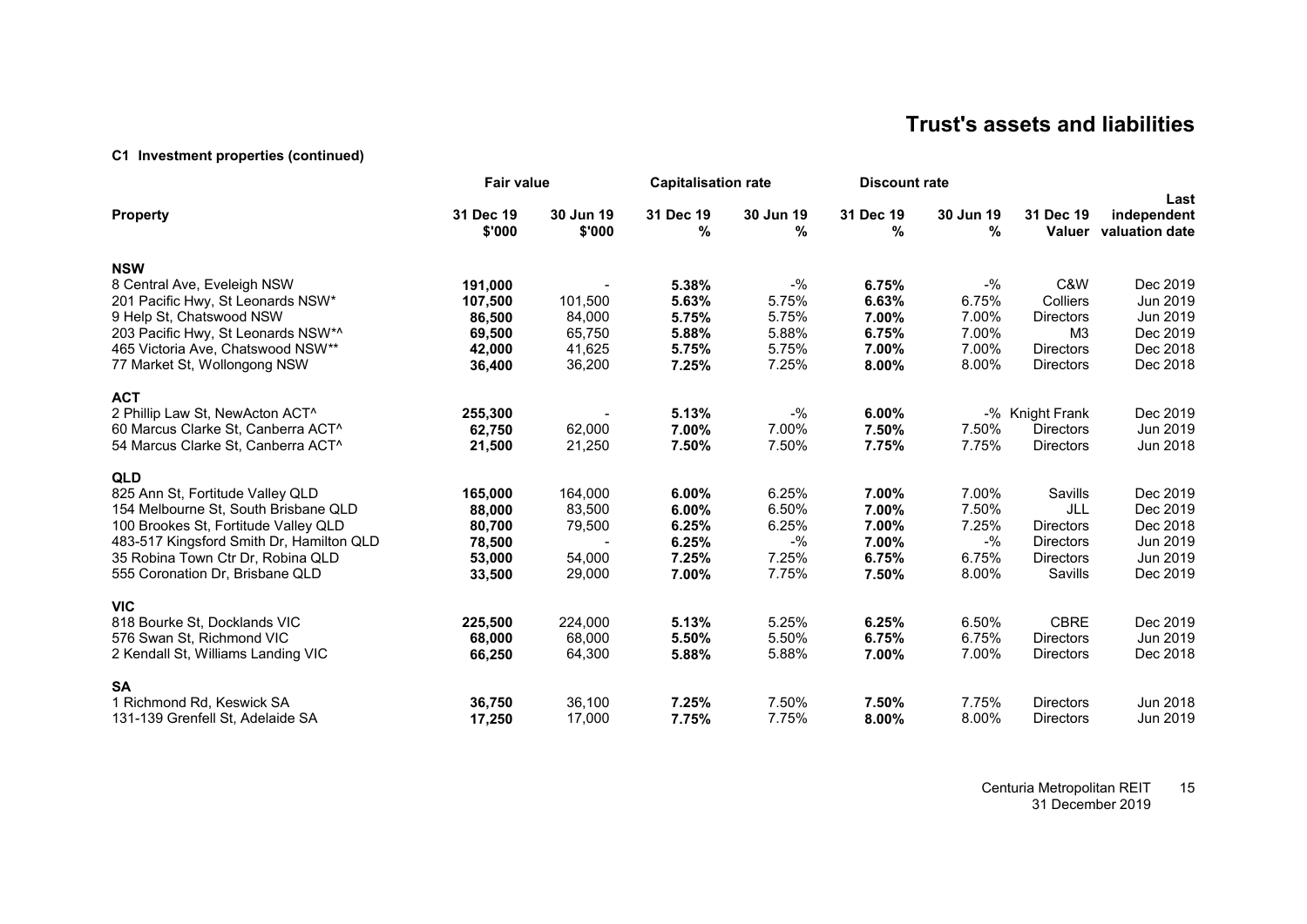#### **[C1](#page-12-4) Investment properties (continued)**

|                                             | <b>Fair value</b>   |                          | <b>Capitalisation rate</b> |                | <b>Discount rate</b> |                |                            |                                       |
|---------------------------------------------|---------------------|--------------------------|----------------------------|----------------|----------------------|----------------|----------------------------|---------------------------------------|
| <b>Property</b>                             | 31 Dec 19<br>\$'000 | 30 Jun 19<br>\$'000      | 31 Dec 19<br>%             | 30 Jun 19<br>% | 31 Dec 19<br>%       | 30 Jun 19<br>% | 31 Dec 19<br><b>Valuer</b> | Last<br>independent<br>valuation date |
| <b>WA</b><br>235 William St, Northbridge WA | 179.200             | $\overline{\phantom{0}}$ | 6.50%                      | $-$ %          | 7.00%                | $-$ %          | JLL                        | Dec 2019                              |
| 144 Stirling St, Perth WA                   | 64.000              | 54.500                   | 6.25%                      | 7.50%          | 7.00%                | 7.75%          | JLL                        | Jun 2019                              |
| 46 Colin St, Perth WA^~                     | 67.877              | 35,250                   | 7.25%                      | 7.25%          | 7.50%                | 7.50%          | <b>Directors</b>           | Jun 2019                              |
|                                             | 2.095.977           | 1,321,475                |                            |                |                      |                |                            |                                       |

\* The Trust owns 50% of 201 and 203 Pacific Highway, St Leonards NSW and 8 Central Avenue, Eveleigh NSW.

\*\* The Trust owns 25% of 425 Victoria Avenue, Chatswood NSW.

^ The Trust holds a leasehold interest in 46 Colin Street, Perth WA, 203 Pacific Highway, St Leonards NSW, 2 Phillip Law St, NewActon ACT, 60 Marcus Clarke St, Canberra ACT and 54 Marcus Clarke St ACT.

~ Upon adoption of AASB 16, the Trust recognised a right of use asset on the ground lease at 46 Colin St which has been included in the fair value of the property. Under the modified retrospective approach, the Trust has not restated prior period comparatives. The carrying value of the lease liability as at 31 December 2019 was \$32,751,000. Refer to Note [A3](#page-13-2) for further details.

The Trust's weighted average capitalisation rate for the period is 5.94% (30 Jun 19: 6.22%).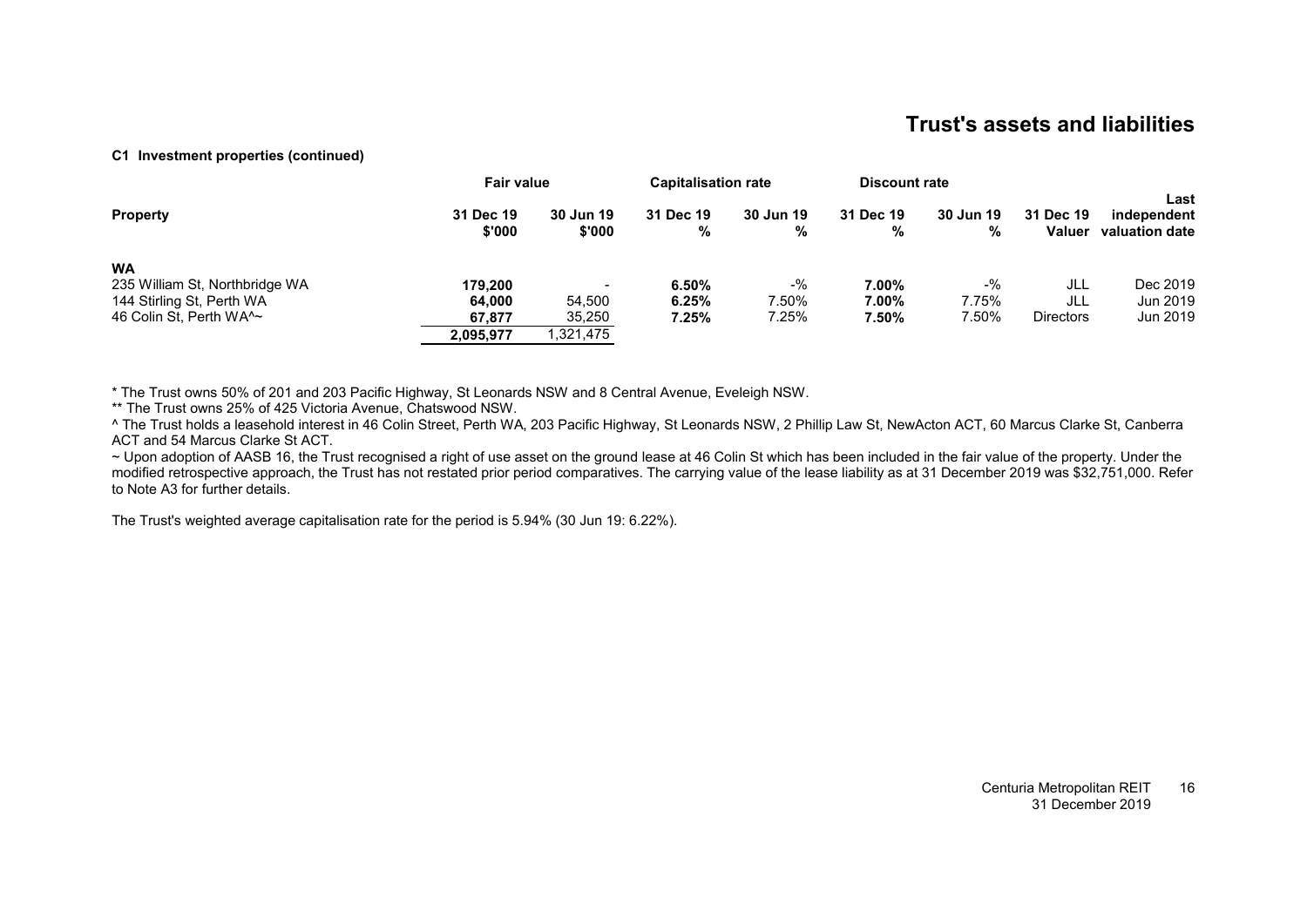#### **[C1](#page-12-0) Investment properties (continued)**

#### **Valuation techniques and significant unobservable inputs**

The fair value of the investment properties were determined by the directors of the Responsible Entity or by an external, independent valuation company having an appropriate recognised professional qualification and recent experience in the location and category of the properties being valued. Fair value is based on market values, being the estimated amount for which a property could be exchanged on the date of valuation between a willing buyer and willing seller in an arm's length transaction after proper marketing wherein the parties had each acted knowledgeably, prudently and without compulsion.

The valuations were prepared by considering the following valuation methodologies:

- Capitalisation Approach: the annual net rental income is capitalised at an appropriate market yield to arrive at the property's market value. Appropriate capital adjustments are then made where necessary to reflect the specific cash flow profile and the general characteristics of the property.
- Discounted Cash Flow Approach: this approach incorporates the estimation of future annual cash flows over a 10 year period by reference to expected rental growth rates, ongoing capital expenditure, terminal sale value and acquisition and disposal costs. The present value of future cash flows is then determined by the application of an appropriate discount rate to derive a net present value for the property.
- Direct Comparison Approach: this approach identifies comparable sales on a dollar per square metre of lettable area basis and compares the equivalent rates to the property being valued to determine the property's market value.

The valuations reflect, when appropriate; the type of tenants actually in occupation or responsible for meeting lease commitments or likely to be in occupation after letting of vacant accommodation and the market's general perception of their credit-worthiness; the allocation of maintenance and insurance responsibilities between the lessor and lessee; and the remaining economic life of the property. It has been assumed that whenever rent reviews or lease renewals are pending with anticipated reversionary increases, all notices and, where appropriate, counter notices have been served validly and within the appropriate time.

#### <span id="page-18-0"></span>**[C2](#page-18-0) Investment properties classified as held for sale**

| 31 December 2019<br>\$'000 | 30 June 2019<br>\$'000 |
|----------------------------|------------------------|
| $\overline{\phantom{a}}$   | 78,500                 |
| $\overline{\phantom{a}}$   | 78,500                 |
|                            |                        |

During the year, 483-517 Kingsford Smith Dr, Hamilton QLD was transferred from investment properties classified as held for sale back to investment properties after being withdrawn from sale.

Investment properties are classified as held for sale if their carrying amount will be recovered principally through a sale transaction rather than through continuing use and a sale is considered highly probable. These investment properties are carried at fair value. The valuation techniques to determine the fair value of investment properties held for sale are same as the valuation techniques of investment properties described in Note [C1.](#page-12-0)

Where sale completion is delayed by events outside the control of the Trust, and the sale is not completed within one year from the date of classification, the Trust may still classify the asset as held for sale. In this circumstance, there must be sufficient evidence the Trust is committed to sell the asset, and as such obtain a firm purchase commitment from the buyer along with a favourable resolution for the Trust, for the delay. A favourable resolution for the Trust would be the right to receive rental income for the period, up until the date any sale was completed.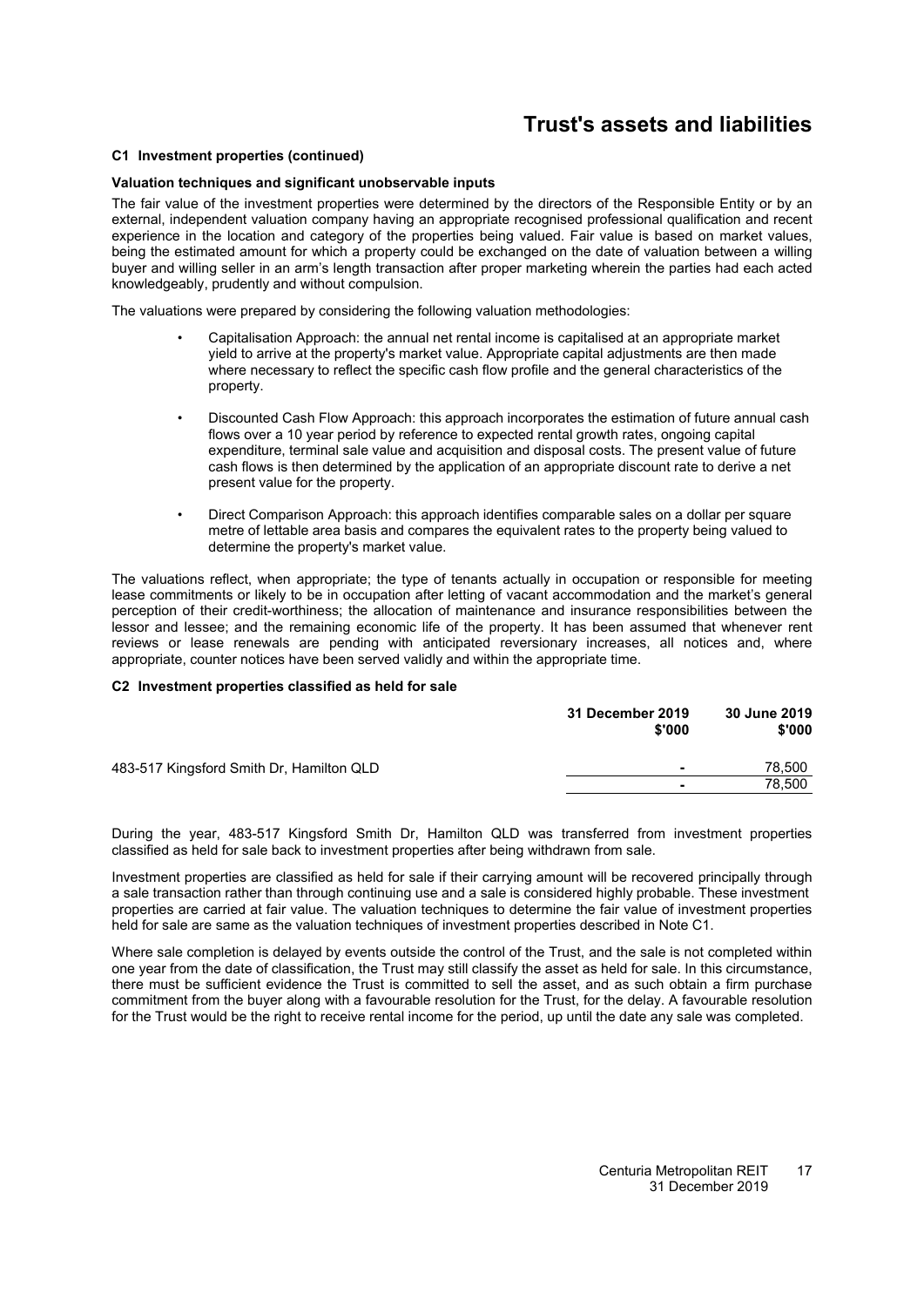#### <span id="page-19-0"></span>**[C3](#page-19-0) Borrowings**

|                                                    | 31 December 2019<br>\$'000 | 30 June 2019<br>\$'000 |
|----------------------------------------------------|----------------------------|------------------------|
| Non-current                                        |                            |                        |
| Secured Ioan                                       | 733,504                    | 498,504                |
| Borrowing costs                                    | (2, 254)                   | (1,282)                |
|                                                    | 731,250                    | 497,222                |
|                                                    | 31 December 2019<br>\$'000 | 30 June 2019<br>\$'000 |
| Total facilities - bank loans                      | 805,000                    | 555,000                |
| Facilities used at reporting date - bank loans     | (733, 504)                 | (498,504)              |
| Facilities used at reporting date - bank guarantee | (1, 496)                   | (1, 496)               |
| Facilities unused at reporting date - bank loans   | 70,000                     | 55,000                 |
|                                                    |                            |                        |

As at 31 December 2019, the Trust had \$465 million (30 Jun 19: \$290 million) of interest rate swaps hedged against its drawn debt.

The facilities are secured by first mortgages over the Trust's investment properties and a first ranking fixed and floating charge over all assets of the Trust.

<span id="page-19-1"></span>The secured loan has covenants in relation to Loan to Value Ratio ('LVR') and Interest Coverage Ratio ('ICR') which the Trust has complied with during the period.

#### **[C4](#page-19-1) Issued capital**

|                           | 31 December 2019  |           | 30 June 2019      |          |
|---------------------------|-------------------|-----------|-------------------|----------|
|                           | <b>Units '000</b> | \$'000    | <b>Units '000</b> | \$'000   |
| <b>Opening balance</b>    | 356.291           | 833.320   | 242.792           | 545,228  |
| Units issued              | 156.948           | 457.503   | 113.499           | 275,845  |
| Equity raising costs      |                   | (11, 513) | $\qquad \qquad$   | (7, 753) |
| Contribution from manager | -                 |           | ۰                 | 20,000   |
| <b>Closing balance</b>    | 513.239           | 1,279,310 | 356,291           | 833,320  |

All units in the Trust are of the same class and carry equal rights to capital and income distributions.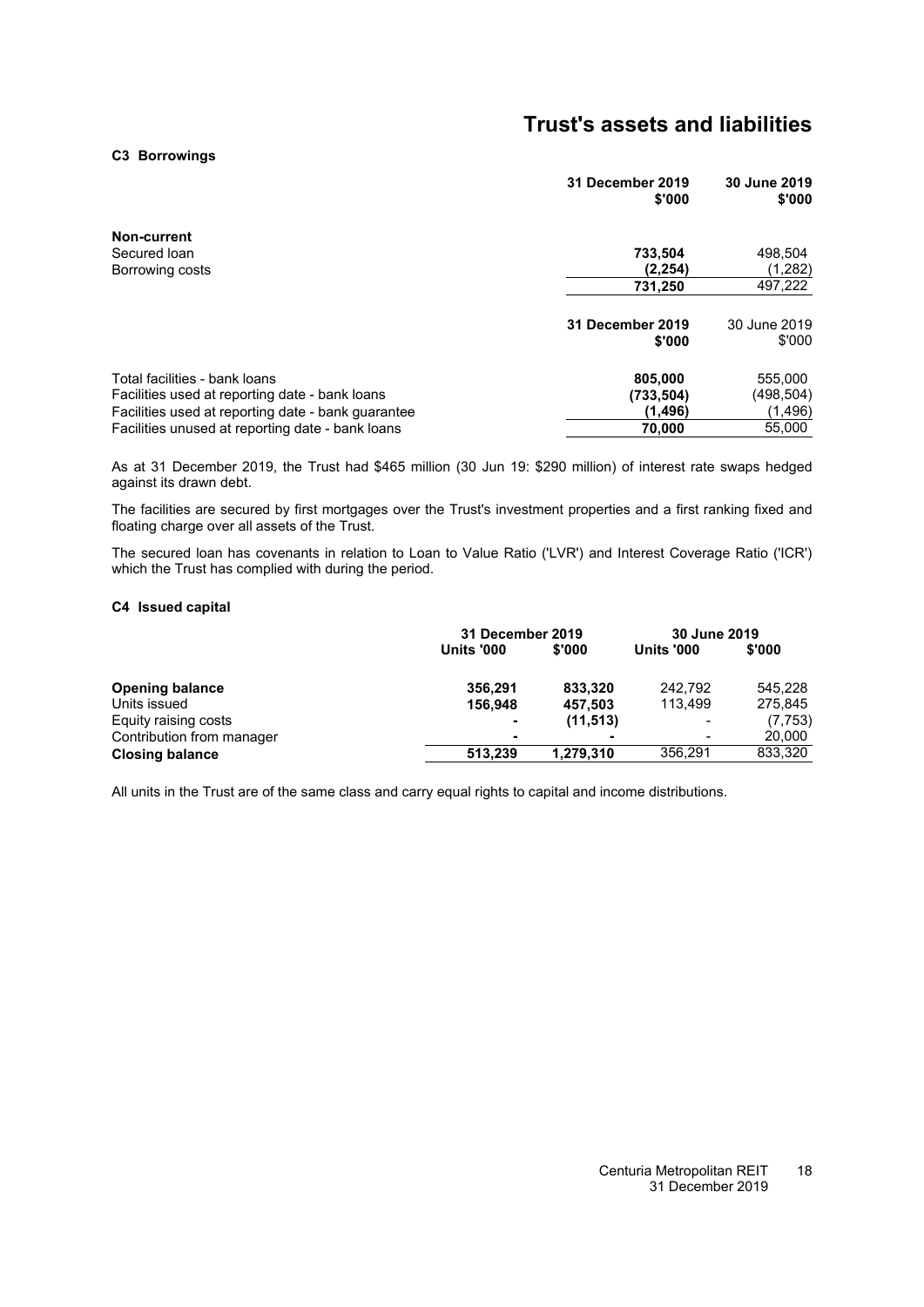# <span id="page-20-1"></span><span id="page-20-0"></span>**D Other notes**

#### **[D1](#page-20-1) Fair value of financial instruments**

The directors of the Responsible Entity consider that the carrying amount of the financial assets and financial liabilities approximate their fair value in the financial statements. All financial instruments are measured at amortised cost with the exception of the derivative financial instruments. Derivative financial instruments are measured at fair value and have a level 2 designation in the fair value hierarchy. There were no transfers between levels of the fair value hierarchy during the period.

Independent valuations are obtained from third parties to support the fair value measurement of financial instruments at each reporting date to meet the requirements of International Financial Reporting Standards.

#### **Valuation techniques**

The fair value of financial assets and financial liabilities are determined as follows:

• The fair value of interest rate swaps are determined using a discounted cash flow analysis. The future cash flows are estimated based on forward interest rates (from observable yield curves at the end of the reporting period) and contracted interest rates, discounted at a rate that reflects the credit risk of various counterparties.

The Trust classifies fair value measurements using a fair value hierarchy that reflects the subjectivity of the inputs used in making the measurements. The fair value hierarchy has the following levels:

- Level 1: derived from quoted prices (unadjusted) in active markets for identical assets or liabilities that the Trust can access at the measurement date.
- Level 2: derived from inputs other than quoted prices included within Level 1 that are observable for the asset or liability, either directly (i.e. as prices) or indirectly (i.e. derived from prices).
- Level 3: derived from valuation techniques that include inputs for the asset or liability that are not based on observable market data (unobservable inputs).

The level in the fair value hierarchy within which the fair value measurement is categorised in its entirety is determined on the basis of the lowest level input that is significant to the fair value measurement in its entirety. For this purpose, the significance of an input is assessed against the fair value measurement in its entirety. If a fair value measurement uses observable inputs that require significant adjustment based on unobservable inputs, that measurement is a level 3 measurement. Assessing the significance of a particular input to the fair value measurement in its entirety requires judgement, considering factors specific to the asset or liability.

The determination of what constitutes 'observable' requires significant judgement by the Responsible Entity. The Responsible Entity considers observable data to be that market data that is readily available, regularly distributed or updated, reliable and verifiable, not proprietary, and provided by independent sources that are actively involved in the relevant market.

#### <span id="page-20-2"></span>**[D2](#page-20-2) Related parties**

#### **Key management personnel**

The Trust does not employ personnel in its own right. However it is required to have an incorporated Responsible Entity to manage the activities of the Trust which has been identified as key management personnel.

No compensation is paid directly by the Trust to any key management personnel of the Responsible Entity.

#### **Key management personnel loan disclosures**

The Trust has not made, guaranteed or secured, directly or indirectly, any loans to the key management personnel or their personally related entities at any time during the reporting period.

#### **Responsible entity fees and other transactions**

The Responsible Entity is entitled to a management fee which is calculated at 0.60% of the gross value of assets held plus GST, however, the Responsible Entity has elected to charge a management fee calculated at 0.55% of the gross value of assets held plus GST.

Custodian fees are paid to the custodians. Custodian fee paid to Centuria Property Funds Limited are calculated in relation to some of the Trust's assets and in accordance with the constitution at a rate of 0.05% of the Fund's relevant gross assets.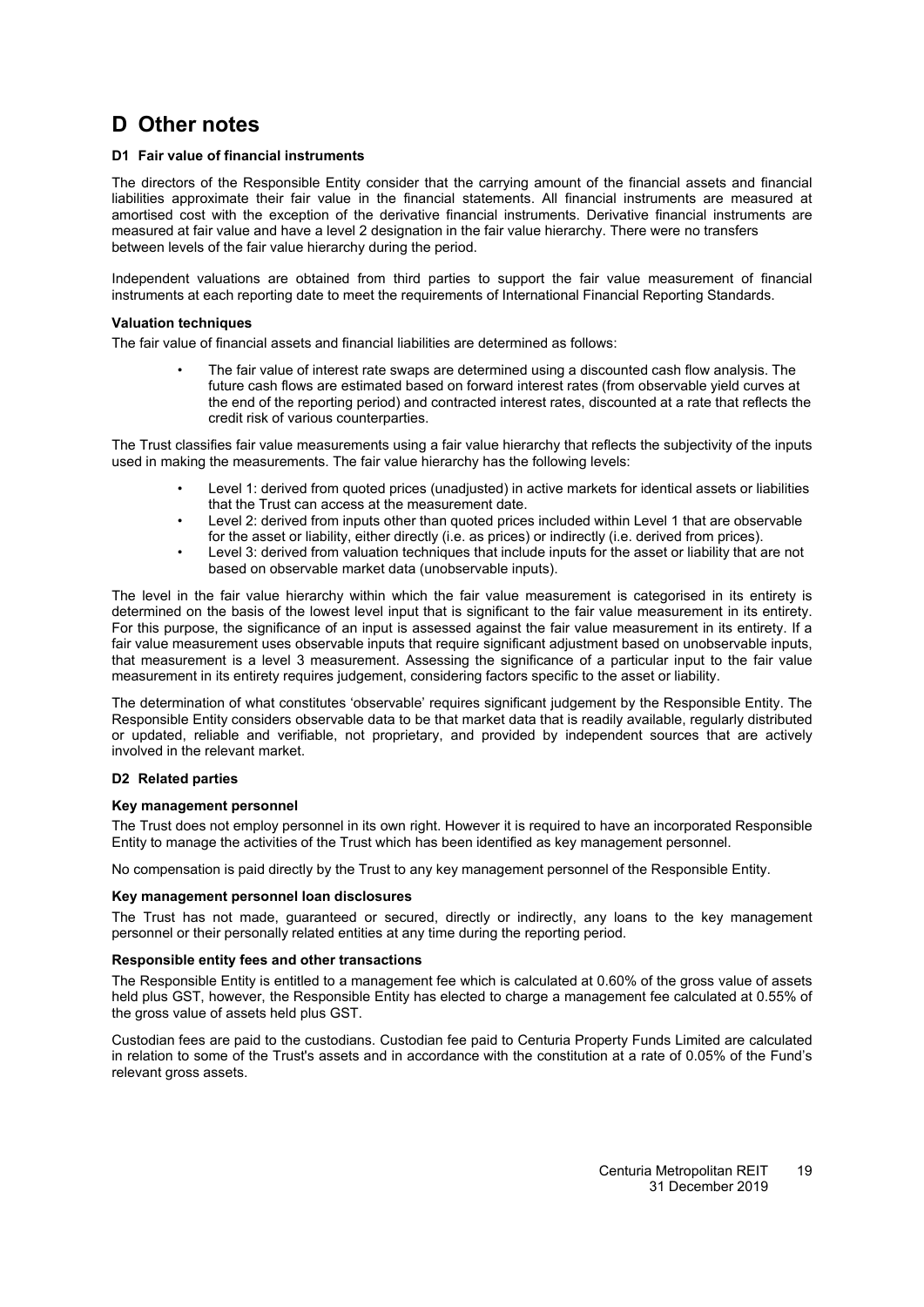### **Other notes**

#### **[D2](#page-21-0) Related parties (continued)**

#### **Responsible entity fees and other transactions (continued)**

At reporting date an amount of \$1,038,779 (31 December 2018: \$684,394) owing to the Responsible Entity was included in trade and other payables. The payables are non-interest bearing with payment terms and conditions consistent with normal commercial practices.

The following fees were paid and/or payable to the Responsible Entity and its related parties during the period:

|                                |           | 31 December 2019 31 December 2018 |
|--------------------------------|-----------|-----------------------------------|
| Management fees                | 4,141,998 | 2,986,066                         |
| Property management fees       | 1,414,118 | 514,248                           |
| Facility management fees       | 813,572   | 307,229                           |
| Development fees               | 330,503   | 87,644                            |
| Custodian fees                 | 319,397   | 124,515                           |
| Due diligence acquisition fees | 150,000   | 200,000                           |
| Leasing fees                   | 42,665    | 257,634                           |
| Project management fees        | 7,893     | 12,647                            |
|                                | 7,220,146 | 4.489.983                         |

Under the previous property management agreement, related party and external agent property management fees were billed and paid directly by the Trust. The revised agreement provides that Centuria Property Services Pty Limited ('CPS') as the manager, will pay all external agent property management fees on behalf of the Trust, and will recover these costs from the Trust as part of their billing process. As a result of this change, property management fees are higher compared to the prior period given it includes both external agent and related party property management fees.

Centuria Metropolitan REIT pay both external custodians and related party custodians for the custody services provided. Centuria Property Funds Limited ('CPFL') is the custodian for Centuria Urban REIT ('CUA') which is a subsidiary of Centuria Metropolitan REIT. The custodian fees above reflect the fees paid by the Trust to the related party custodian for the assets under their custody.

On 20 November 2019, the Trust acquired a 50% share in 8 Central Avenue, Eveleigh NSW from an unlisted Centuria syndicate, Centuria 8 Central Avenue Fund. The settlement occurred after approval was obtained from the unit holders of Centuria 8 Central Avenue Fund and Centuria Metropolitan REIT. The acquisition was partly funded by a conditional placement issued to Centuria Capital Group which took place in November 2019.

<span id="page-21-0"></span>All transactions with related parties are conducted on arms-length terms and conditions. From time to time Centuria Property Funds Limited, its directors or its director-related entities may buy or sell units in the Trust. These transactions are on the same terms and conditions as those entered into by other Trust investors.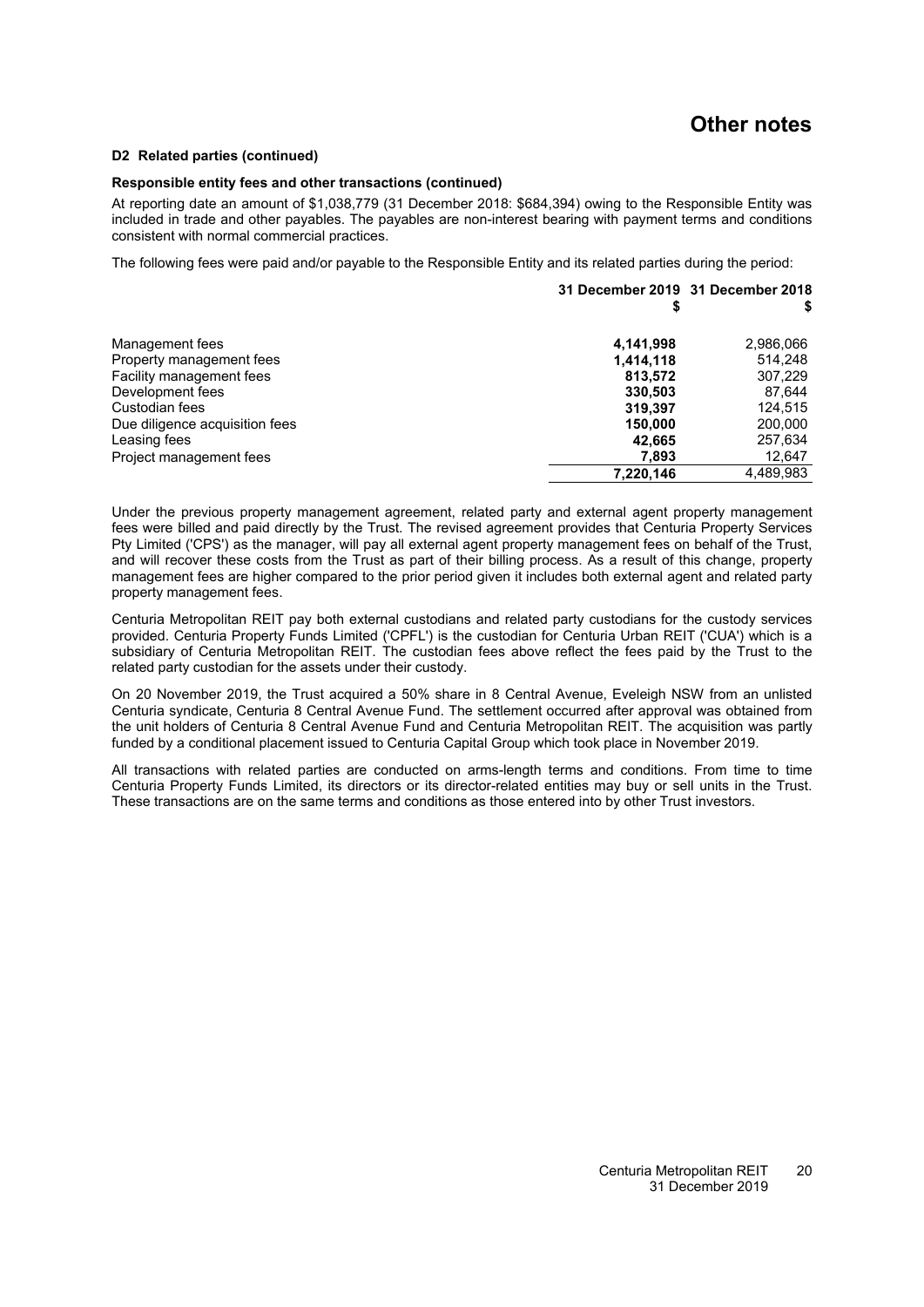#### **[D2](#page-20-2) Related parties (continued)**

#### **Units in the Trust held by related parties**

At 31 December 2019, the following related parties of the Responsible Entity hold units in the Trust:

|                                                                                    | <b>Closing units</b><br>held | <b>Closing</b><br>interest held |
|------------------------------------------------------------------------------------|------------------------------|---------------------------------|
| 31 December 2019                                                                   |                              |                                 |
| Centuria Capital No. 2 Office Fund<br>Over Fifty Guardian Friendly Society Limited | 72,633,773<br>14,861,980     | 14.15%<br>2.90%                 |
| Centuria Growth Bond Fund                                                          | 8,408,906                    | 1.64%                           |
| Centuria Capital No. 2 Fund                                                        | 3,396,219                    | 0.66%                           |
| Centuria Property Funds No. 2 Limited                                              | 2,263,375                    | 0.44%                           |
| Centuria Balanced Bond Fund                                                        | 975,493                      | 0.19%                           |
| Roger Dobson                                                                       | 156,828                      | 0.03%                           |
| Nicholas Collishaw                                                                 | 153,217                      | 0.03%                           |
| Peter Done                                                                         | 141,894                      | 0.03%                           |
| John McBain                                                                        | 75,260                       | 0.01%                           |
| Darren Collins                                                                     | 34,500                       | 0.01%                           |
| <b>Matthew Hardy</b>                                                               | 32,316                       | 0.01%                           |
| Jason Huljich                                                                      | 3,896                        | -%                              |
|                                                                                    | 103,137,657                  | 20.10%                          |
| 30 June 2019                                                                       |                              |                                 |
| Centuria Capital No. 2 Office Fund                                                 | 58,921,884                   | 16.54%                          |
| Over Fifty Guardian Friendly Society Limited                                       | 14,861,980                   | 4.17%                           |
| Centuria Growth Bond Fund                                                          | 8,408,906                    | 2.36%                           |
| Centuria Capital No. 2 Fund                                                        | 3,396,219                    | 0.95%                           |
| Centuria Property Funds No. 2 Limited                                              | 2,263,375                    | 0.64%                           |
| Centuria Balanced Bond Fund                                                        | 975,493                      | 0.27%                           |
| Roger Dobson                                                                       | 123,480                      | 0.03%                           |
| Nicholas Collishaw                                                                 | 153,217                      | 0.04%                           |
| Peter Done                                                                         | 128,994                      | 0.04%                           |
| John McBain                                                                        | 75,057                       | 0.02%                           |
| Darren Collins                                                                     | 30,000                       | 0.01%                           |
| Matthew Hardy                                                                      | 29,378                       | 0.01%                           |
| Jason Huljich                                                                      | 3,542                        | $-$ %                           |
|                                                                                    | 89,371,525                   | 25.08%                          |

No other related parties of the Responsible Entity held units in the Trust.

#### **Other transactions within the Trust**

<span id="page-22-0"></span>No director has entered into a material contract with the Trust since the end of the previous year and there were no material contracts involving directors' interests subsisting at period end.

#### **[D3](#page-22-0) Events subsequent to reporting date**

No other matters or circumstances have arisen since the end of the period which have significantly affected or may significantly affect the operations of the Trust, the results of those operations, or the state of affairs of the Trust in future financial years.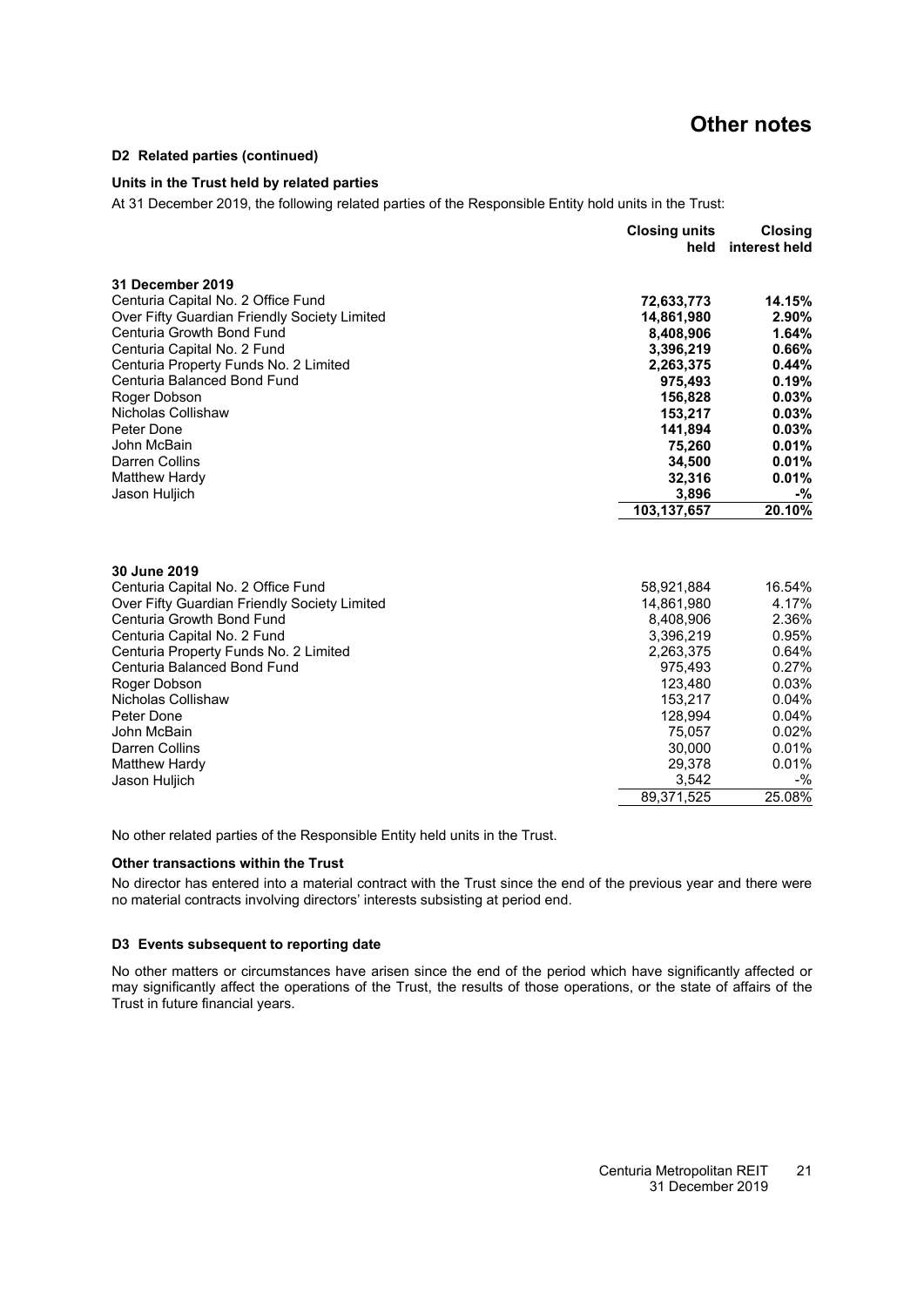# <span id="page-23-0"></span>**Directors' declaration**

#### **For the half year ended 31 December 2019**

The directors of Centuria Property Funds Limited, the Responsible Entity of Centuria Metropolitan REIT ('the Trust'), declare that:

- (a) in the directors' opinion, there are reasonable grounds to believe that the Trust will be able to pay its debts as and when they become due and payable;
- (b) the attached financial statements and notes thereto are in compliance with International Financial Reporting Standards, as stated in Note [A1](#page-12-2) to the financial statements; and
- (c) in the directors' opinion, the attached financial statements and notes [A1](#page-12-2) to D3 are in accordance with the Corporations Act 2001, including compliance with Australian Accounting Standards, the Corporations Regulations 2001 and other mandatory professional reporting requirements, and giving a true and fair view of the Trust's financial position as at 31 December 2019 and of its performance for the half year ended on that date.

This declaration is made in accordance with a resolution of Directors.

Matthew Hardy Director

Darren Collins Director

**Sydney** 5 February 2020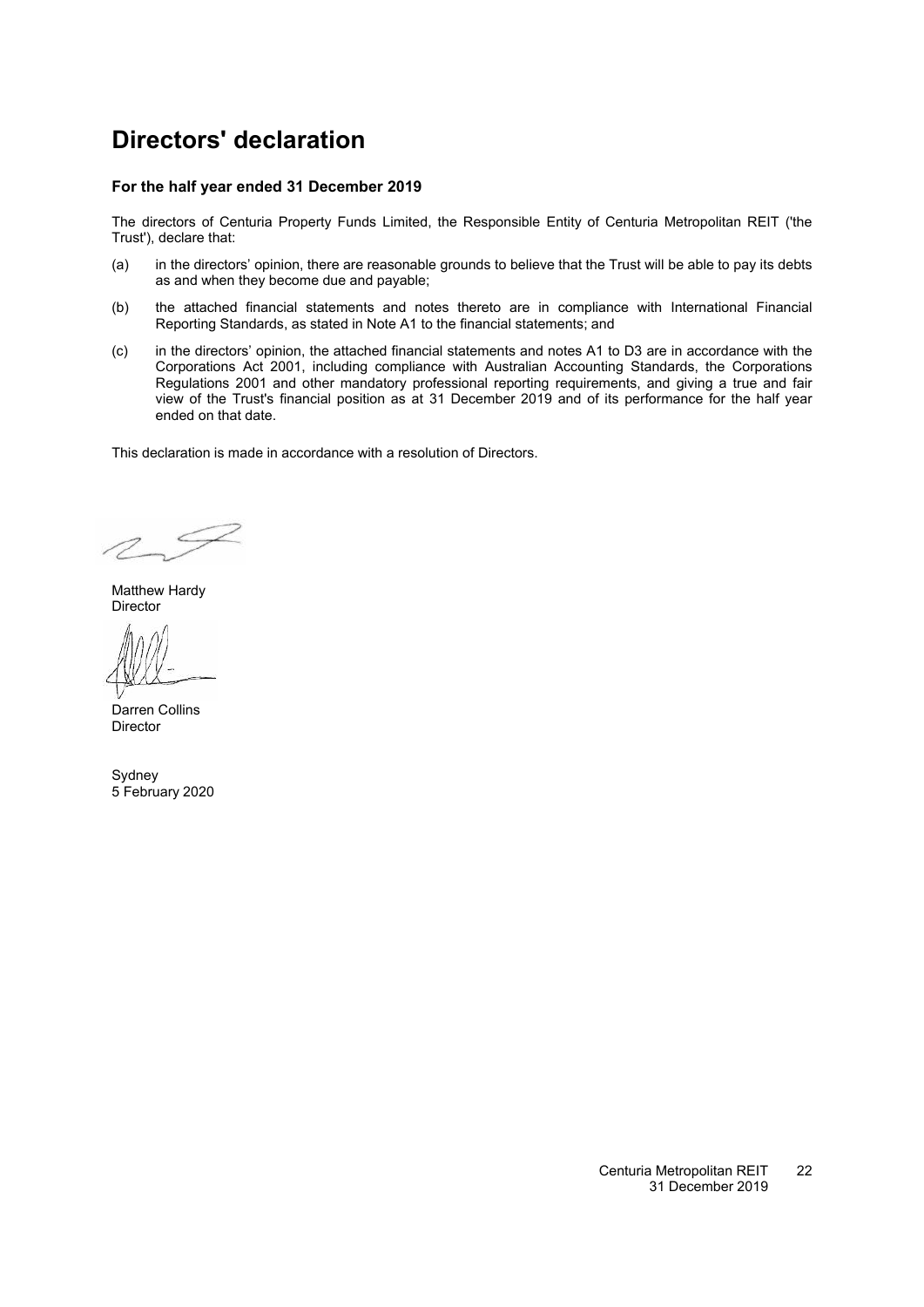

# Independent Auditor's Review Report

### To the unitholders of Centuria Metropolitan REIT

#### **Conclusion**

We have reviewed the accompanying **Interim Financial Report of Centuria** Metropolitan REIT (the group).

Based on our review, which is not an audit, we have not become aware of any matter that makes us believe that the Interim Financial Report of Centuria Metropolitan REIT is not in accordance with the Corporations Act 2001, including:

- giving a true and fair view of the **Group's** financial position as at 31 December 2019 and of its performance for the half-year ended on that date; and
- complying with Australian Accounting Standard AASB 134 Interim Financial Reporting and the Corporations Regulations 2001.

#### The **Interim Financial Report** comprises:

- Consolidated interim statement of financial position as at 31 December 2019
- Consolidated interim statement of profit or loss and other comprehensive income, Consolidated interim statement of changes in equity and Consolidated interim statement of cash flows for the half-year ended on that date
- Notes A1 to D3 comprising a summary of significant accounting policies and other explanatory information
- The Directors' Declaration.

The **Group** comprises Centuria Metropolitan REIT and the entities it controlled at the half year's end or from time to time during the half-year.

The **Interim Period** is the 6 months ended on 31 December 2019.

#### **Responsibilities of the Directors for the Interim Financial Report**

The Directors of the Centuria Property Funds Limited (the Responsible Entity) are responsible for:

- the preparation of the Interim Financial Report that gives a true and fair view in accordance with Australian Accounting Standards and the Corporations Act 2001
- such internal control as the Directors determine is necessary to enable the preparation of the Interim Financial Report that is free from material misstatement, whether due to fraud or error.